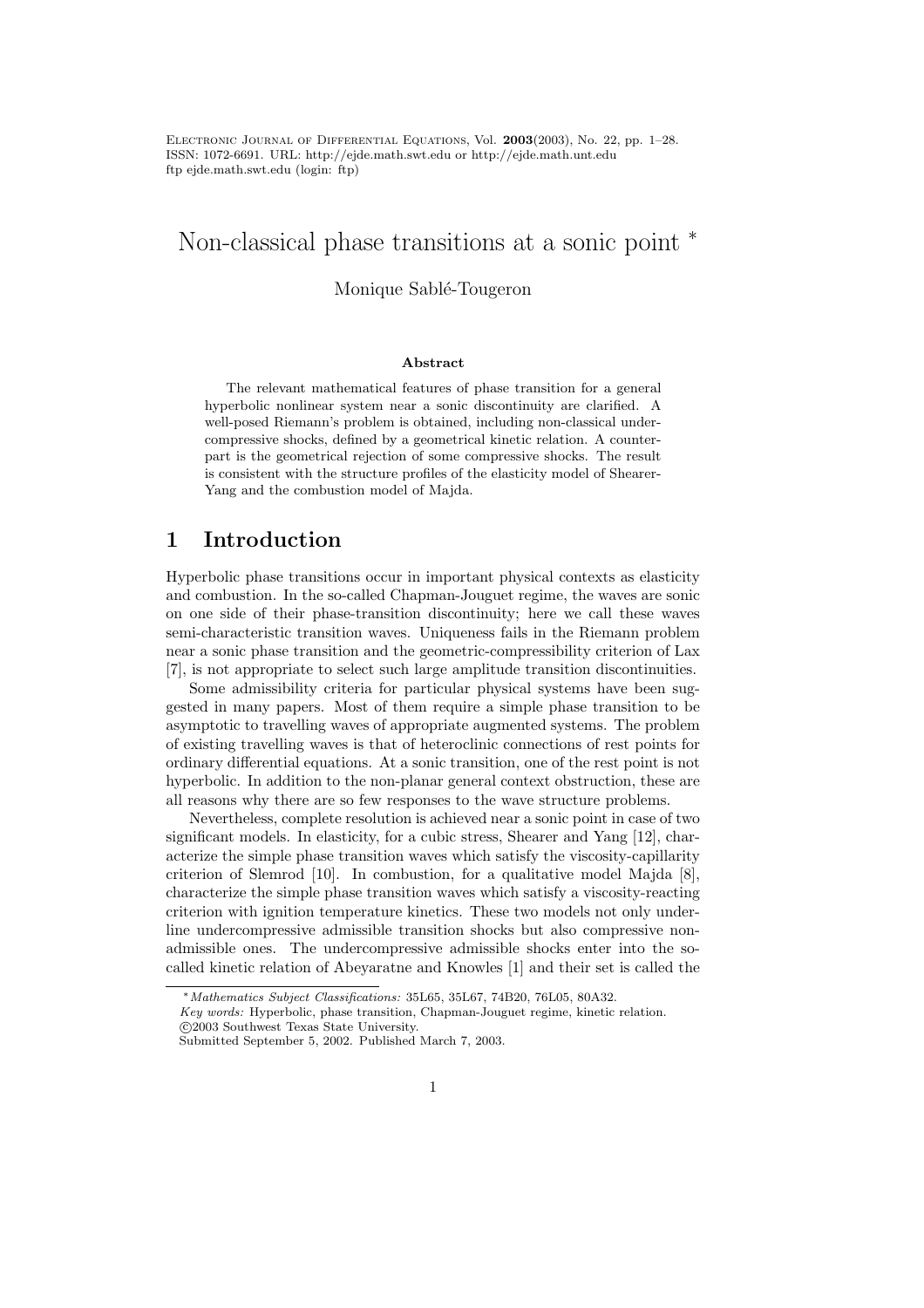kinetic set. The selection in each of the two models of non-compressive shocks as either kinetic or sonic appears as a mixed sonic-kinetic geometrical selection.

In the present paper, we carry out the local-mathematical analysis at a semicharacteristic hyperbolic nonlinear phase transition, up to the well-posedness of the mixed sonic-kinetic Riemann problem. Under a purely sonic-stability assumption, the local Riemann problem is well-posed and BV-stable. One could use it to get a global-existence result by a Glimm's type scheme, in the way of [4].

Section 2 provides the mathematical justification for the claims made in this paper. There, we identify the relevant phase boundary variables in regards to Hugoniot's large-jump equation, near a sonic phase transition, the speed of which is genuinely nonlinear. In this space, we underline the fundamental part of what we call a Hugoniot stationary vector field, as well as the Hugoniot nonlinear dipoles. The analysis leads to a geometrical admissibility criterion which explains in a natural way the rejection of compressible transition shocks as a counterpart of the admissibility of undercompressive ones.

In section 3 we show how the results of Shearer-Yang or Majda enter the sonic-kinetic general case.

Section 4 analyzes the entropy, so that as in Abeyaratne and Knowles [1], sonic-kinetic geometries can be defined when physical examples are not available.

Section 5 applies the analysis to the perturbations of Chapman-Jouguet detonations, for the complete compressible Euler system. At a Chapman-Jouguet detonation, the system is characteristic to the side of the burnt gas for a genuinely nonlinear mode but non-characteristic to the side of the unburnt gas. In a geometrical admissibility criterion, kinetic phase boundaries are weak detonations, and compressive non-admissible ones are strong detonations. The mixed sonic-kinetic Riemann problem is solved in the case of a particular geometry in order to show how the mathematical analysis applies in the absence of an explicit physical example.

# 2 Semi-characteristic hyperbolic transition waves

Let  $\Omega^{\pm}$  be two disjoint open subsets of  $\mathbb{R}^{N}$ ,  $\underline{u}^{-}$ ,  $\underline{u}^{+}$  two constant states in  $\Omega^-, \Omega^+, f$  a smooth function defined in  $\Omega := \Omega^- \cup \Omega^+$  with values in  $\mathbb{R}^N$ ; we are concerned with the system of conservation laws in one space dimension

$$
\partial_t u + \partial_x f(u) = 0. \tag{2.1}
$$

We assume that f satisfies the Lax conditions [7], in each open set  $\Omega^{\pm}$ :

• The eigenvalues  $\lambda_1(u) < \cdots < \lambda_N(u)$  of the differential  $Df(u)$  are real and distinct (strict hyperbolicity),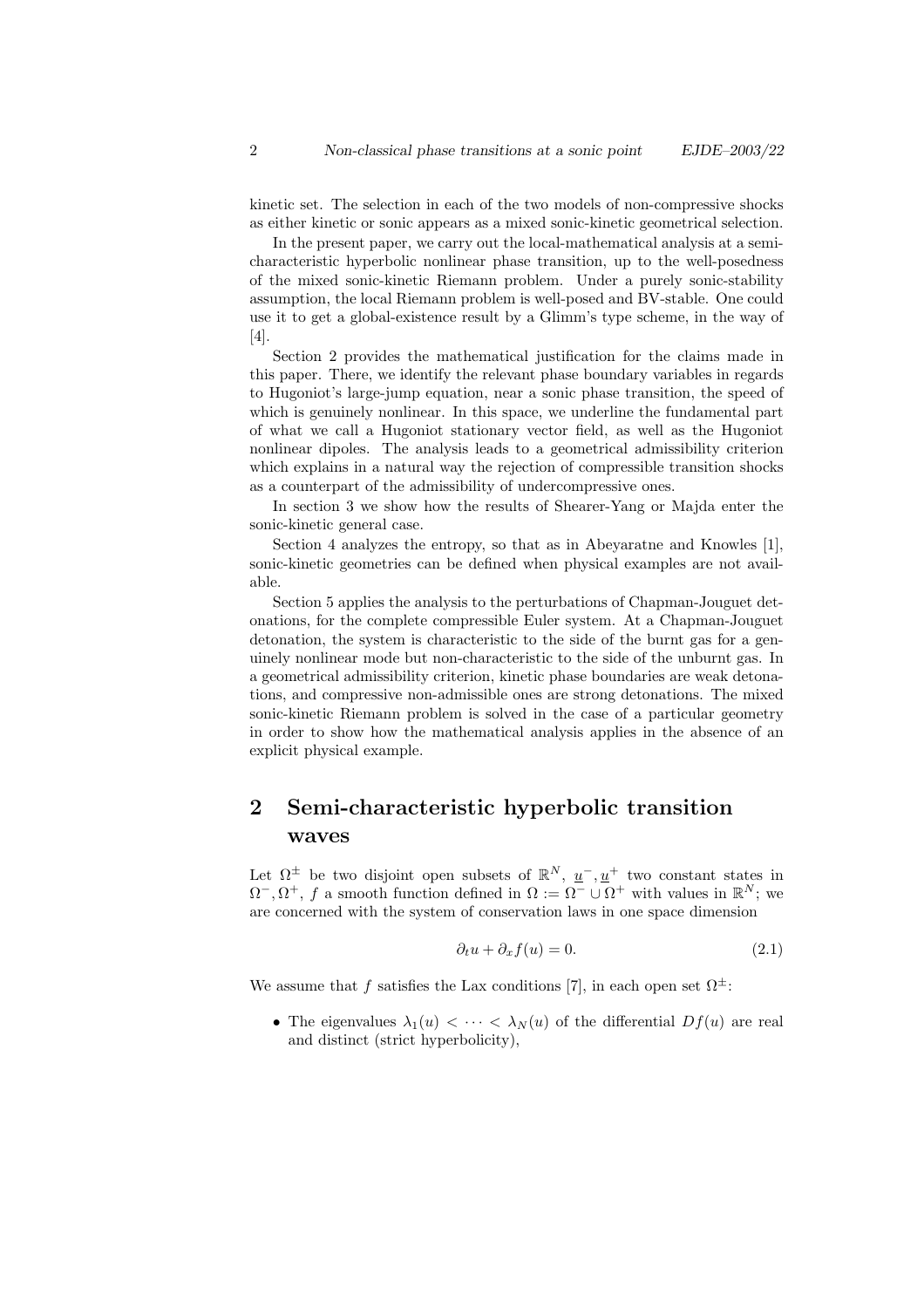• For  $i = 1, ..., N$ , either  $D\lambda_i(u) \cdot r_i(u) \neq 0$  for every u (genuine nonlinearity), or  $D\lambda_i \cdot r_i = 0$  for every u (linear degeneracy), where  $r_i(u)$  denotes a right eigenvector of  $Df(u)$  associated to the eigenvalue  $\lambda_i(u)$ .

Let  $s$  be a fixed integer between 1 and  $N$ ; we assume that

$$
\lambda_s(\underline{u}^-) \neq \lambda_i(\underline{u}^+) \quad \forall i \tag{2.2}
$$

and that the eigenvalue  $\lambda_s$  is genuinely nonlinear at  $\underline{u}^-$ 

$$
D\lambda_s(\underline{u}^-) \cdot r_s(\underline{u}^-) = 1. \tag{2.3}
$$

We also assume that the open sets  $\Omega^{\pm}$  are small enough to conserve these properties uniformly.

A simple phase wave with speed  $\sigma \in \mathbb{R}$  is a solution u of the system (2.1) which is constant on each side of the linear curve  $x = \sigma t$  and satisfies  $u :=$  $u^{\pm} \in \Omega^{\pm}$  in  $\pm (x - \sigma t) > 0$ ; we denote by  $(u^-, \sigma, u^+)$  such a phase wave. Let  $(\underline{u}^-, \underline{\sigma}, \underline{u}^+)$  be an *s*-sonic phase wave, that is  $\lambda_s(\underline{u}^-) = \underline{\sigma}$ . Since by (2.2)  $\underline{\sigma}$  is not an eigenvalue at  $\underline{u}^+$ , we also call this phase transition wave a *semi-characteristic*.

### 2.1 Hugoniot's stationary vector field

Let  $(u^-, \sigma, u^+)$  be a phase wave close to the s-sonic background phase wave  $(\underline{u}^-, \underline{\sigma}, \underline{u}^+)$ . Across the linear curve  $x = \sigma t$  the Rankine Hugoniot equation is

$$
J(u^-, \sigma, u^+) := -\sigma[u] + [f(u)] = 0 \tag{2.4}
$$

where  $[u] = u^+ - u^-$ . Note that the function J satisfies

$$
D_{u^{+}}J(u^{-}, \sigma, u^{+}) = Df(u^{+}) - \sigma I, \quad D_{\sigma}J(u^{-}, \sigma, u^{+}) = -[u],
$$
  

$$
D_{u^{-}}J(u^{-}, \sigma, u^{+}) = -Df(u^{-}) + \sigma I.
$$

From (2.2),  $D_{u}$ + $J(\underline{u}^-,\underline{\sigma},\underline{u}^+)$  is not singular. By the implicit function theorem, the jump condition (2.4) is locally equivalent to  $u^+ = H(\sigma, u^-)$  for a smooth *Hugoniot function*  $H$ . A simple phase wave is thus defined by the phase-boundary variables  $(\sigma, u^-)$ . In that phase-boundary space, we call *sonic* manifold the hypersurface

$$
\Sigma_s := \{ (\sigma, u^-) : \sigma = \lambda_s(u^-) \}.
$$

The sonic hypersurface keeps apart the subsonic phase boundaries, which are determinate (as waves in the  $(t, x)$  independent variables):

$$
\mathcal{PB}_{\det} := \{ (\sigma, u^-) : \sigma \leq \lambda_s(u^-) \},
$$

and the supersonic phase boundaries, which are *indeterminate*:

$$
\mathcal{PB}_{\text{ind}} := \{ (\sigma, u^-) : \sigma > \lambda_s(u^-) \},
$$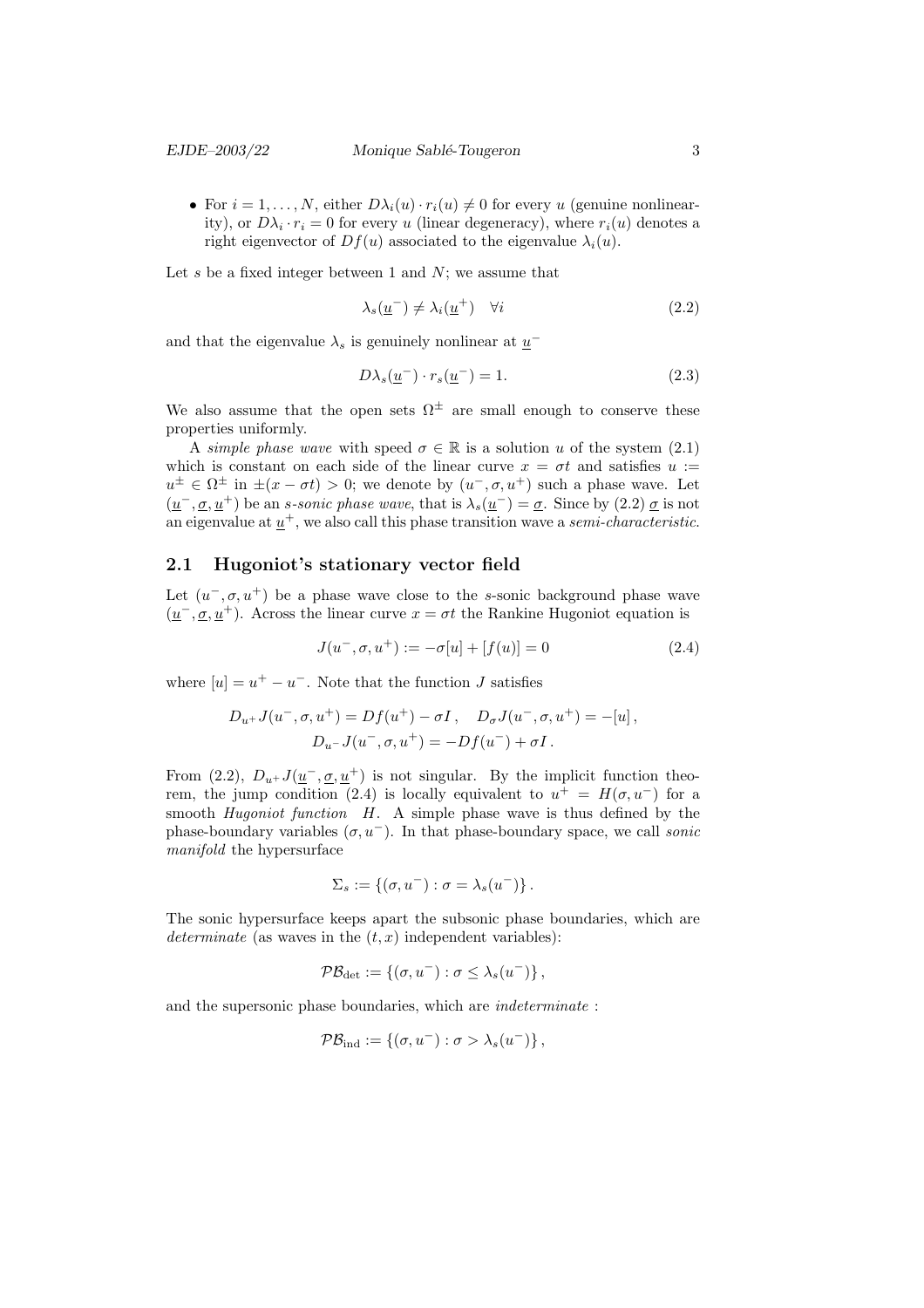(because some s-shock or s-rarefaction small waves may appear at the left side of the phase discontinuity).

At the sonic manifold  $\Sigma_s$ , the eigenvalue  $(\lambda_s(u^-) - \sigma)$  of the partial differential  $D_u$ - $J(u^-, \sigma, u^+)$ , (which does not depend on  $u^+$ ), vanishes and the associated eigenspace is  $\mathbb{R}.r_s(u^-)$ ; we denote by

$$
\partial_{r_s} := r_{s,1}(u^-) \partial_{u_1^-} + \cdots + r_{s,N}(u^-) \partial_{u_N^-},
$$

the vector field defined by the eigenvector  $r_s(u^-)$ , as a vector field in the  $u^$ space as well as in the  $(\sigma, u^-)$ -space. By (2.3),  $\partial_{r_s}$  is transversal to  $\Sigma_s$ . For  $y \in {\sigma, u_1^-, \ldots, u_N^-\}$ , the solution  $u^+ = H(\sigma, u^-)$  of (2.4), satisfies

$$
D_{u^+}J(u^-, \sigma, H(\sigma, u^-))\partial_y H(\sigma, u^-)
$$
  
= - (D\_{u^-}J)(u^-, \sigma, H(\sigma, u^-))\partial\_y u^- - (D\_{\sigma}J)(u^-, \sigma, H(\sigma, u^-))\partial\_y \sigma.

In particular, we have

$$
(\partial_{r_s}H)(\lambda_s(u^-), u^-) = 0,
$$
  

$$
\partial_{\sigma}H(\sigma, u^-) = (D_{u^+}J(u^-,\sigma, H(\sigma, u^-)))^{-1}(H(\sigma, u^-) - u^-) \neq 0.
$$

For applications, a general Hugoniot function is a smooth family of smooth functions  $H(\alpha, \cdot): \Omega^- \to \Omega^+$ , with parameter  $\alpha \in \omega$ , such as:

0 is a simple eigenvalue of  $D_{u^-}H(\alpha, u^-)$ , the set  $\{det(D_u-H(\alpha, u^-))=0\}$  is a graph  $\Sigma_s := \{(\alpha, u^-) \in \omega \times \Omega^- : \alpha =$  $\alpha_s(u^-)\}.$ 

A *Hugoniot stationary vector field* is a smooth family of smooth fields  $X =$  $X(\alpha, u^-, \partial_{u^-})$  on  $\Omega^-$ , with parameter  $\alpha$ , which satisfies  $XH = 0$  on  $\Sigma_s$ .

A Hugoniot stationary manifold is a smooth hypersurface  $\Sigma := \{(\alpha, u^{-}) :$  $\Lambda(\alpha, u^-) = 0$ } which is transversal to  $\Sigma_s$  and satisfies  $X\Lambda(\alpha, u^-) = 0$  along  $\Sigma \cap \Sigma_s$ .

### 2.2 Hugoniot's nonlinear dipoles

In the phase boundary space, near  $(\underline{\sigma}, \underline{u}^{-})$ , let us consider the equation

$$
H(\sigma, v^-) - H(\sigma, u^-) = 0, \tag{2.5}
$$

where  $v^-$  is the unknown, and  $v^- = u^-$  is an obvious solution. This equation can be written as

$$
f(v^-) - f(u^-) - \sigma(v^- - u^-) = 0, \qquad (2.6)
$$

which means that  $v^-$  is connected to  $u^-$  by a small amplitude s-shock with speed  $\sigma$  (because  $\sigma$  is close to  $\lambda_s(\underline{u}^-)$ ). To define  $v^-$  as a function of the phase boundary variable  $(\sigma, u^-)$ , we review Lax's analysis. The equation (2.6) is equivalent to,

$$
A(\sigma, u^-, v^-)(v^- - u^-) := \int_0^1 (Df(u^- + t(v^- - u^-)) - \sigma I) dt \ (v^- - u^-) = 0,
$$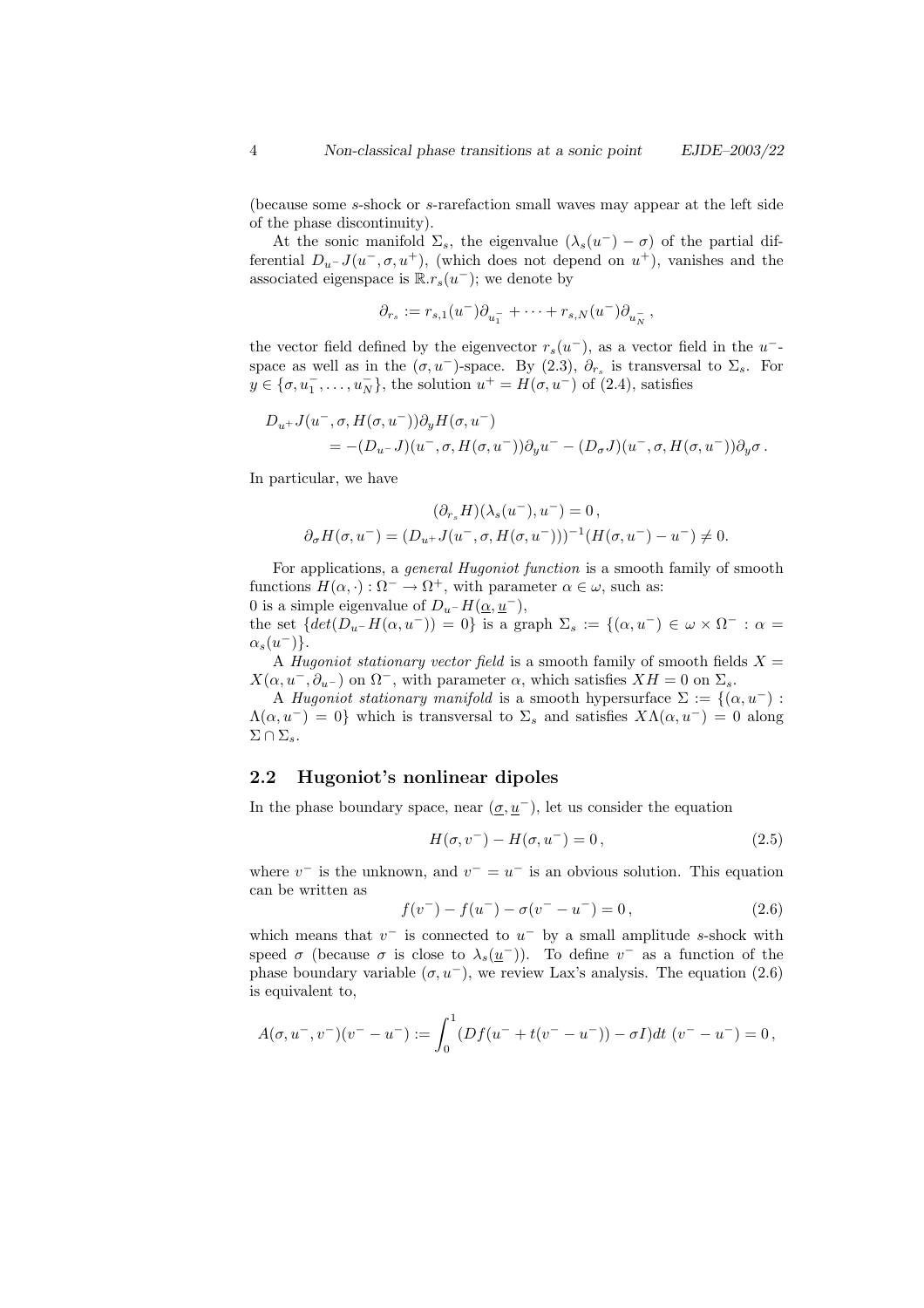which means that  $(v^- - u^-)$  belongs to the kernel of  $A(\sigma, u^-, v^-)$ . The eigenvalues of  $A(\underline{\sigma}, \underline{u}^-, \underline{u}^-)$  are  $(\lambda_i(\underline{u}^-) - \lambda_s(\underline{u}^-))$ . Near  $(\underline{\sigma}, \underline{u}^-, \underline{u}^-)$ , let  $\mu_s(\sigma, u^-, v^-)$ denote the continuous eigenvalue of  $A(\sigma, u^-, v^-)$  which satisfies  $\mu_s(\sigma, u^-, u^-)$  =  $\lambda_s(u^-) - \sigma$ ,  $\{r_i(\sigma, u^-, v^-) : 1 \leq i \leq N\}$  a basis of right eigenvectors of  $A(\sigma, u^-, v^-), \{\ell_i(\sigma, u^-, v^-) : 1 \leq i \leq N\}$  the dual basis, and  $M_s(\sigma, u^-, v^-)$  the matrix composed of rows, with the left eigenvectors  $\ell_i(\sigma, u^-, v^-), i \neq s$ . From the symmetry of  $A(\sigma, u^-, v^-)$  in  $(u^-, v^-)$  we get

$$
D_{v^-} \mu_s(\sigma, u^-, u^-) = \frac{1}{2} D_{u^-} (\mu_s(\sigma, u^-, u^-)) = \frac{1}{2} D \lambda_s(u^-).
$$

As we have  $D_{v}-(M_s(\sigma, u^-, \cdot)(\cdot - u^-))(u^-) = M_s(\sigma, u^-, u^-)$ , by the genuine non linearity property  $(2.3)$ , the classical inverse function theorem applies, near  $(\underline{\sigma}, \underline{u}^-, \underline{u}^-)$ , to the equation

$$
B(\sigma, u^-, v^-) := \begin{pmatrix} 2\mu_s(\sigma, u^-, v^-) \\ M_s(\sigma, u^-, v^-)(v^- - u^-) \end{pmatrix} = 0.
$$
 (2.7)

The smooth solution  $v^- = v^-(\sigma, u^-)$  satisfies (2.5) and also  $v^-(\lambda_s(u^-), u^-) =$ u<sup>-</sup>; if  $(\sigma, u^-)$  is sonic, that is,  $\sigma = \lambda_s(u^-)$ , then  $(\sigma, v^-(\sigma, u^-))$  also is sonic, and coincides with  $(\lambda_s(u^-), u^-)$ . We may assume that  $r_i(\sigma, u^-, u^-) = r_i(u^-)$ . Then the first column of the matrix  $(D_v - B(\sigma, u^-, u^-))^{-1}$  is  $r_s(u^-)$  and we have

$$
D\lambda_s(u^-)\partial_\sigma v^-(\lambda_s(u^-),u^-) = 2\,,\tag{2.8}
$$

$$
D_{u^{-}}v^{-}(\lambda_{s}(u^{-}), u^{-})r_{s}(u^{-}) =
$$
  

$$
(D_{v^{-}}B(\lambda_{s}(u^{-}), u^{-}, u^{-}))^{-1} \begin{pmatrix} -D\lambda_{s}(u^{-}) \\ M_{s}(\lambda_{s}(u^{-}), u^{-}, u^{-}) \end{pmatrix} r_{s}(u^{-})
$$
  

$$
= (D_{v^{-}}B(\lambda_{s}(u^{-}), u^{-}, u^{-}))^{-1} \begin{pmatrix} -1 \\ 0 \end{pmatrix} = -r_{s}(u^{-}),
$$
 (2.9)

from which follows

$$
\ell_s(u^-)(\partial_{r_s}v^-)(\lambda_s(u^-), u^-) \equiv \ell_s(u^-)(D_{u^-}v^-)(\lambda_s(u^-), u^-)r_s(u^-) = -1.
$$
\n(2.10)

Now, differentiating the equation

$$
-\sigma(v^-(\sigma, u^-) - u^-) + (f(v^-(\sigma, u^-) - f(u^-))) = 0, \qquad (2.11)
$$

we get

$$
(\lambda_s(v^-) - \sigma) \ell_s(v^-) D_{u^-} v^- (\sigma, u^-) r_s(u^-) = (\lambda_s(u^-) - \sigma) \ell_s(v^-) r_s(u^-)
$$

then, (2.10) implies that near  $(\underline{\sigma}, \underline{u}^-)$ ,  $(\lambda_s(v^-) - \sigma)$  and  $(\lambda_s(u^-) - \sigma)$  have opposite signs (which is a classical result of Lax). As a consequence, if  $(\sigma, u^-)$ is subsonic, that is,  $\sigma < \lambda_s(u^-)$ , then  $(\sigma, v^-(\sigma, u^-))$  is supersonic, that is  $\sigma >$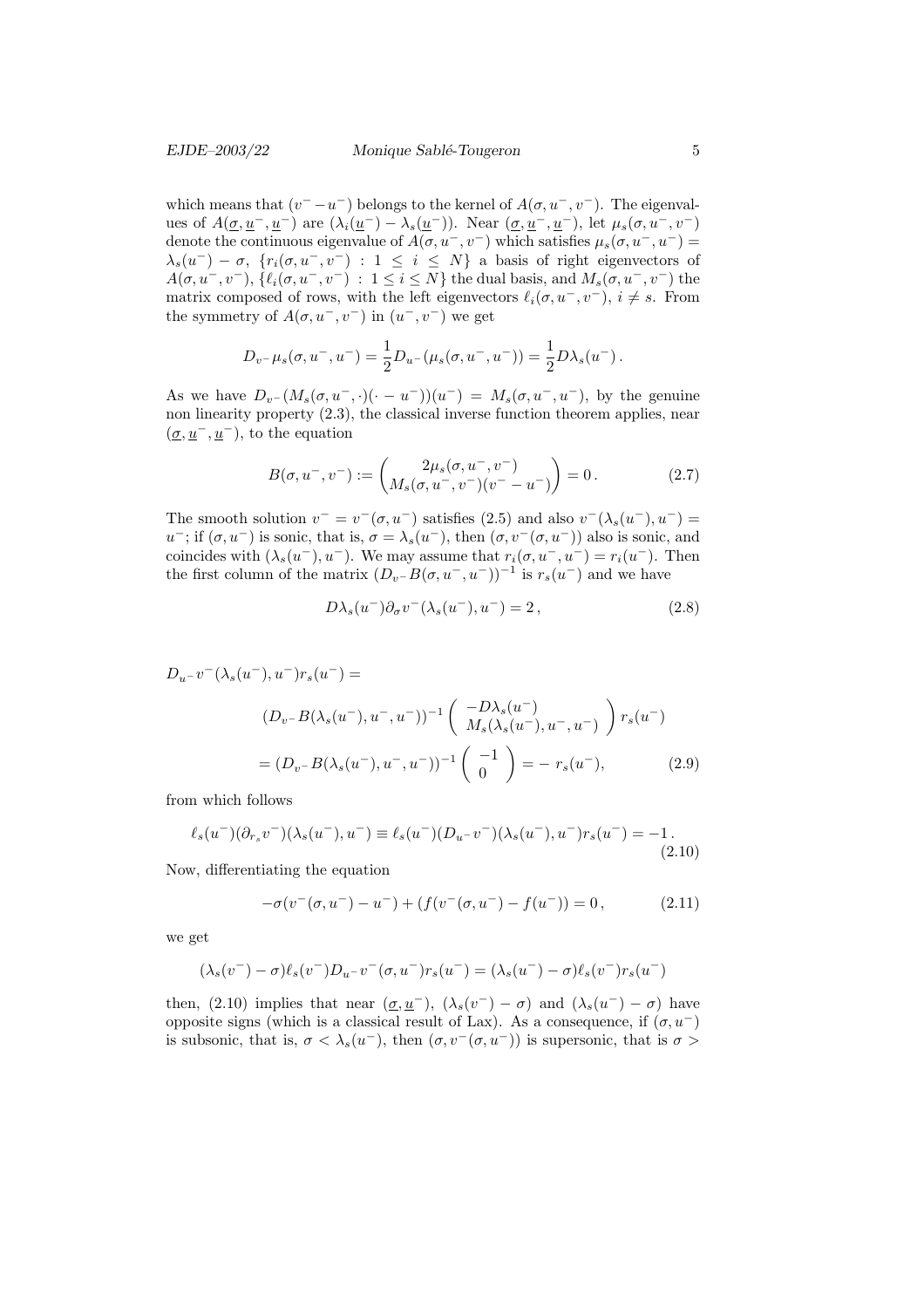$\lambda_s(v^-)$ . The sonic twin solution of  $(2.5)$ ,  $((\lambda_s(u^-), u^-), (\lambda_s(u^-), u^-))$ , leaves the sonic manifold as a *subsonic-supersonic dipole*  $((\sigma, u^-)_{sub}, (\sigma, v^-(\sigma, u^-))_{sup})$ .

Denoting by  $\epsilon_s \mapsto S_s(\epsilon_s, u^-)$  a smooth parametrization of the s-shock curve near  $\underline{u}^-$ , we can write

$$
v^-(\sigma, u^-) = S_s(\epsilon_s^d(\sigma, u^-), u^-), \qquad (2.12)
$$

for a smooth function  $\epsilon_s^d(\sigma, u^-)$ . For a classical parametrization [7, 6]

$$
S_s(\epsilon_s, u^-) = u^- + \epsilon_s r_s(u^-) + \frac{\epsilon_s^2}{2} Dr_s(u^-) \cdot r_s(u^-) + O(\epsilon_s^3),
$$

the speed  $s_s(\epsilon_s, u^-)$  of the s-shock is

$$
s_s(\epsilon_s, u^-) = \lambda_s(u^-) + \frac{\epsilon_s}{2} D\lambda_s(u^-) . r_s(u^-) + O(\epsilon_s^2) .
$$

When  $(\sigma, u^-)$  is subsonic,  $\epsilon_s^d(\sigma, u^-) < 0$  is the strength of an admissible shock, called  $(micro) - detonating strength$ . Moreover we have, from  $(2.8)$  and  $(2.9)$ ,

$$
\partial_{\sigma} \epsilon_s^d(\lambda_s(u^-), u^-) = 2,
$$
  

$$
(\partial_{r_s} \epsilon_s^d)(\lambda_s(u^-), u^-) \equiv (\partial_{u^-} \epsilon_s^d)(\lambda_s(u^-), u^-) \cdot r_s(u^-) = -2.
$$
 (2.13)

#### 2.3 The non-classical admissibility criterion

Let us consider a hypersurface  $\Sigma$  in the phase boundary space, near  $(\underline{\sigma}, \underline{u}^-)$ , parametrized by  $u^-,$ 

$$
\Sigma:=\{(\sigma,u^-):\sigma=\sigma_k(u^-)\}
$$

where

$$
\partial_{r_s} (\sigma_k - \lambda_s) \underline{u}^-) \neq 0. \tag{2.14}
$$

Then  $\Sigma$  is transversal to  $\Sigma_s$  along the smooth manifold  $\Sigma \cap \Sigma_s := \mathcal{C}_s$ 

$$
\mathcal{C}_s = \{ (\sigma, u^-) : \sigma_k(u^-) = \sigma = \lambda_s(u^-) \}.
$$

Moreover, the  $u^-$ -projection  $\Pi \mathcal{C}_s$  of  $\mathcal{C}_s$ ,

$$
\Pi \mathcal{C}_s = \{ u^- : \sigma_k(u^-) = \lambda_s(u^-) \},
$$

is a smooth hypersurface of  $\mathbb{R}^N$  near  $\underline{u}^-$ . Let  $\Sigma_k$  be the indeterminate part (here supersonic) of  $\Sigma$ 

$$
\Sigma_k = \{ (\sigma_k(u^-), u^-) : \sigma_k(u^-) > \lambda_s(u^-) \}.
$$

Referring to [1], we call  $\Sigma_k$  the *kinetic hypersurface*. Let  $\Sigma_d$  be the (micro)detonating set (determinate, here subsonic) associated to  $\Sigma_k$ 

$$
\Sigma_d := \{ (\sigma, v^-(\sigma, u^-)) : (\sigma, u^-) \in \Sigma_k \},
$$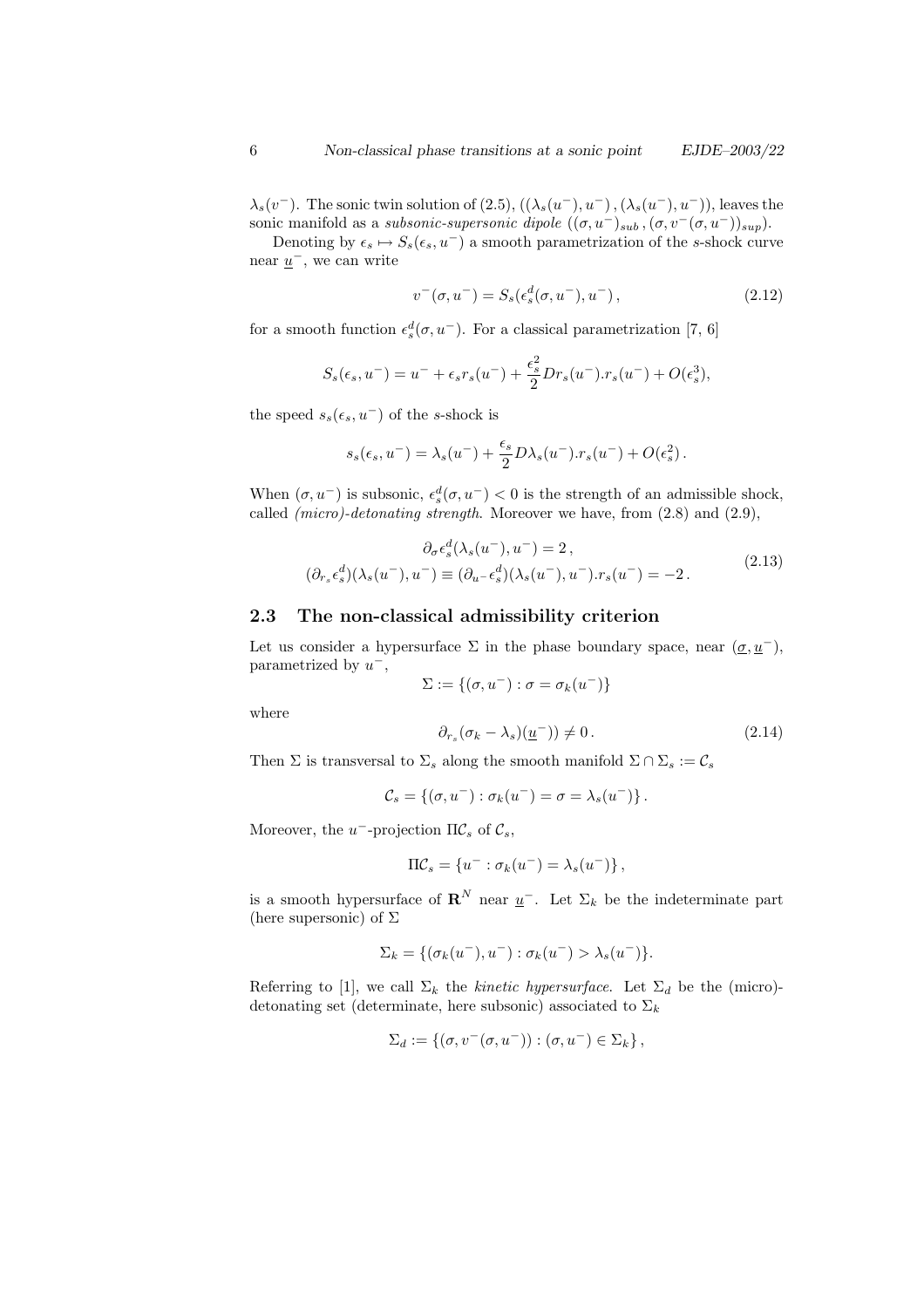EJDE–2003/22 Monique Sablé-Tougeron 7

where  $v^-(\sigma, u^-)$  is the solution of (2.7), or equivalently,

$$
\Sigma_d = \{(\sigma, u^-) : (\sigma, S_s(\epsilon_s^d(\sigma, u^-), u^-)) \in \Sigma_k\}
$$
  
= 
$$
\{(\sigma, u^-) : \sigma_k(S_s(\epsilon_s^d(\sigma, u^-), u^-)) = \sigma\}.
$$

From (2.13), if

$$
\partial_{r_s} \sigma_k(\underline{u}^-) \equiv D \sigma_k(\underline{u}^-) \cdot r_s(\underline{u}^-) \neq \frac{1}{2}, \qquad (2.15)
$$

then  $\Sigma_d$  is an hypersurface with boundary  $\mathcal{C}_s$ , parametrized by  $u^-$ ,

$$
\Sigma_d := \{ (\sigma, u^-) : \sigma = \sigma_d(u^-) \}.
$$

In this case, we call  $\Sigma_d$  the *(micro)-detonating hypersurface*. From (2.13) again, the smooth function  $\sigma_d$  satisfies

$$
\partial_{r_s} \sigma_d(u^-) \equiv D \sigma_d(u^-) \cdot r_s(u^-) = \frac{\partial_{r_s} \sigma_k(u^-)}{2 \partial_{r_s} \sigma_k(u^-) - 1}, \quad \text{along } \tilde{\mathcal{C}}_s. \tag{2.16}
$$

In particular,  $\Sigma_d$  is transversal to  $\Sigma_s$  along  $\mathcal{C}_s$ .

In this geometry, we define the admissible phase boundaries by cutting up the supersonic phase boundaries but  $\Sigma_k$ , and deleting the subsonic ones belonging to

$$
\mathcal{D} := \{ (\sigma, S_s(\epsilon_s, u^-)) : (\sigma, u^-) \in \Sigma_d, \ \epsilon_s^d(\sigma, u^-) < \epsilon_s \leq 0 \}.
$$

Near the sonic phase boundary  $(\underline{\sigma}, \underline{u}^{-})$ , the set  $\mathcal{PB}_{ad}$  of the admissible phase boundaries writes

$$
\mathcal{PB}_{ad}=\Sigma_k\cup(\mathcal{PB}_{\det}\setminus\mathcal{D})\,.
$$

From (2.12) the  $S_s$  function pastes the hypersurfaces  $\Sigma_k$  and  $\Sigma_d$  as

$$
\Sigma_d \ni (\sigma, u^-) \longmapsto (\sigma, S_s(\epsilon_s^d(\sigma, u^-), u^-)) \in \Sigma_k ,
$$

and the Hugoniot function  $H$  is defined on the pasted set,

$$
H(\sigma, S_s(\epsilon_s^d(\sigma, u^-), u^-) = H(\sigma, u^-). \tag{2.17}
$$

# 2.4 A geometrical well-posedness criterion, with BV stability

Here we assume that  $\Sigma_k$  is not an Hugoniot stationary manifold :

$$
(\partial_{r_s} \sigma_k)(u^-) \neq 0, \quad \forall u^- \in \Pi \mathcal{C}_s. \tag{2.18}
$$

 $\Sigma_k$  is located above one side of  $\Pi \mathcal{C}_s$ ; on that side we define  $\tilde{\sigma}_k(u^-) = \sigma_k(u^-)$ , on the other side we define  $\tilde{\sigma}_k(u^-) = \lambda_s(u^-)$ . The function  $\tilde{\sigma}_k$  is continuous near  $\underline{u}^-$  and piecewise smooth. Its graph  $\tilde{\Sigma}_k$  is the union of  $\Sigma_k$  and of one part of  $\Sigma_s$ ,

$$
\tilde{\Sigma}_k = \Sigma_k \cup \{ (\lambda_s(u^-), u^-) : \sigma_k(u^-) \leq \lambda_s(u^-) \}.
$$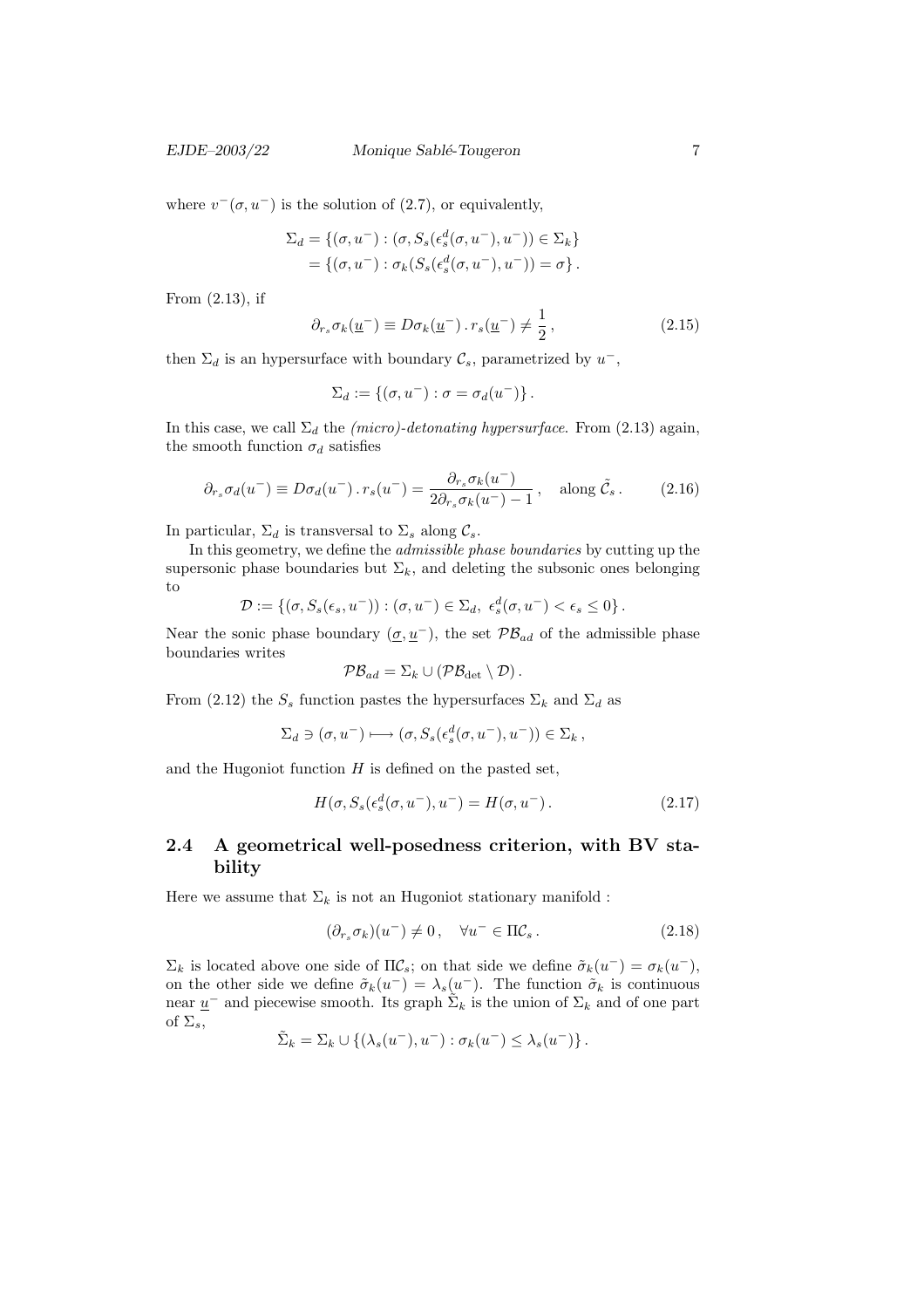Denoting by  $L_s(\epsilon_s, u^-)$  the s-Lax function which restriction to the shocks is  $S_s(\epsilon_s, u^-)$ , for a given  $(\sigma_0, u_0^-)$  close to  $(\lambda_s(\underline{u}^-), \underline{u}^-)$ , we obtain that the curve  $\epsilon_s \mapsto (\sigma_0, L_s(\epsilon_s, u_0^{-}))$  is transversal to  $\tilde{\Sigma}_k$  according to (2.18), and contained in the hyperplane  $\{\sigma = \sigma_0\}$ . It reaches the Lipschitz-continuous hypersurface  $\tilde{\Sigma}_k$  for a defined  $\epsilon_s = \tilde{\epsilon}_s(\sigma_0, u_0^-)$ . The function  $(\sigma, u^-) \mapsto \tilde{\epsilon}_s(\sigma, u^-)$  is Lipschitzcontinuous and piecewise smooth; thus, the composition  $H(\sigma, L_s(\tilde{\epsilon}_s(\sigma, u^-), u^-))$ has the same property



Figure 1: Mixed sonic-kinetic geometry: how to reach admissible phase boundaries

In regard to the pasting property (2.17), we already have a definition of Lipschitz-continuous for the phase boundary part in a mixed sonic-kinetic Riemann problem

$$
u^{+} = H(\sigma, L_{s}(\epsilon_{s}(\sigma, u^{-}), u^{-}))
$$

where the discontinuous function

$$
\epsilon_s(\sigma, u^-) := \begin{cases} \tilde{\epsilon}_s(\sigma, u^-), & \text{if } (\sigma, u^-) \in \mathcal{D} \text{ or } \sigma \ge \lambda_s(u^-) \\ 0, & \text{if } (\sigma, u^-) \notin \mathcal{D} \text{ and } \sigma \le \lambda_s(u^-) \end{cases}
$$
(2.19)

is defined in such a way that  $(\sigma, L_s(\epsilon_s(\sigma, u^-), u^-))$  is an admissible phase boundary. To consider at most one indetermination in the Riemann problems, we assume that

$$
\lambda_s(\underline{u}^+) < \lambda_s(\underline{u}^-) < \lambda_{s+1}(\underline{u}^+). \tag{2.20}
$$

We use classical Lax functions  $L_i^{\pm}(\epsilon_i, u^{\pm})$  to describe the small simple waves on the left (−), or on the right (+), of the phase transition curve  $x = \sigma t$  in the space of the independent variables  $(t, x)$ . We denote by  $\epsilon_{nc}^- := (\epsilon_1, \ldots, \epsilon_{s-1})$ the strength of the waves on the left, called not causal, that (surely) leave the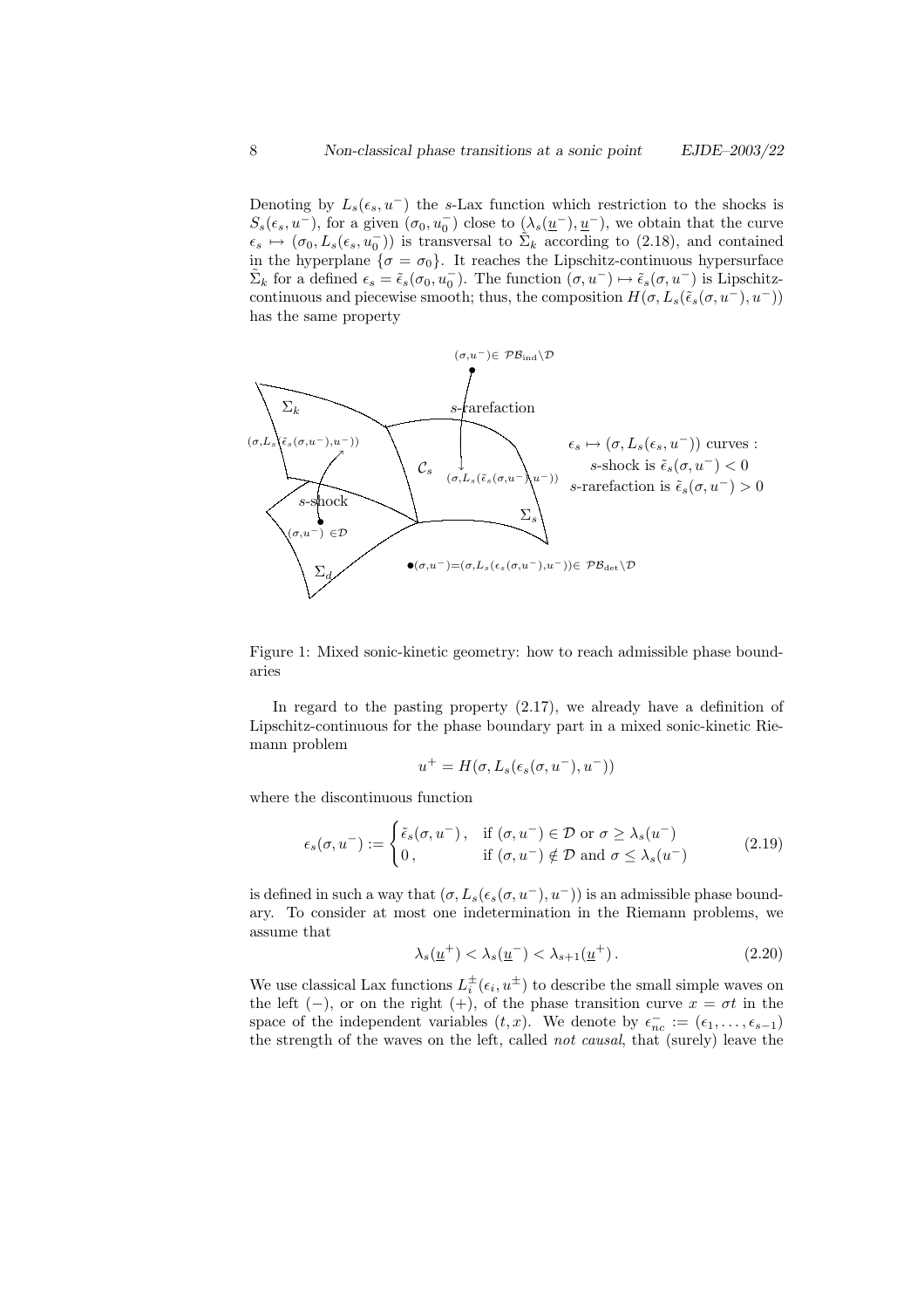#### EJDE–2003/22 Monique Sablé-Tougeron 9

discontinuity  $x = \sigma t$ ; in the same way  $\epsilon_{nc}^+ := (\epsilon_{s+1}, \ldots, \epsilon_N)$ . We write also

$$
L_{nc}^{-}(\epsilon_{nc}^{-}, u^{-}) := L_{s-1}^{-}(\epsilon_{s-1}, \ldots, L_{1}^{-}(\epsilon_{1}, u^{-}) \ldots),
$$
  
\n
$$
L_{nc}^{+}(\epsilon_{nc}^{+}, u^{+}) := L_{N}^{+}(\epsilon_{N}, \ldots, L_{s+1}^{+}(\epsilon_{s+1}, u^{+}) \ldots),
$$

and  $r_{nc}^{\pm}(u^{\pm}) := \partial_{\epsilon_{nc}^{\pm}} L_{nc}^{\pm}(0, u^{\pm}).$ The mixed sonic-kinetic Riemann problem reads

$$
u^{+} = L_{nc}^{+}(\epsilon_{nc}^{+}, H(\sigma, L_{s}^{-}(\epsilon_{s}(\sigma, u^{\#}), L_{nc}^{-}(\epsilon_{nc}^{-}, u^{-}))))
$$
\n
$$
u^{\#} := L_{nc}^{-}(\epsilon_{nc}^{-}, u^{-}),
$$
\n(2.21)

where  $\epsilon_s(\sigma, u^{\#})$ , defined by (2.19), forces the extra s–wave to reach transversally the mixed sonic-kinetic geometry when the phase boundary  $(\sigma, u^{\#})$  is not admissible. Its well-posedness may be obtained from the Lipschitz-continuous inverse function theorem of Clarke [2].



#### Figure 2:

A necessary condition for the well-posedness is the stability condition

$$
\det\left(r_{nc}^{-}(\underline{u}^{-}),\partial_{\sigma}H(\underline{\sigma},\underline{u}^{-}),r_{nc}^{+}(\underline{u}^{+})\right):=\underline{D}\neq 0,
$$
\n(2.22)

where

$$
\partial_{\sigma} H(\underline{\sigma}, \underline{u}^-) = (Df(\underline{u}^+) - \lambda_s(\underline{u}^-)I)^{-1}[\underline{u}].
$$

To complete the proof of well-posedness we need to compute

$$
D_{\epsilon_{nc}^-}(H(\underline{\sigma},L_s^-(\tilde{\epsilon}_s(\underline{\sigma},L_{nc}^-(\epsilon_{nc}^-,\underline{u}^-)),L_{nc}^-(\epsilon_{nc}^-,\underline{u}^-))))(0)
$$

for the two smooth forms of  $\tilde{\epsilon}_s(\sigma, u^-)$  associated to the impact of the s-Lax curves, starting from  $(\sigma, u^-)$ , with  $\Sigma_s$  or  $\Sigma_k$ . This differential contains the term  $\partial_{r_s}H(\underline{\sigma}, \underline{u}^-) = 0$  as a factor at each time where  $\tilde{\epsilon}_s$  occurs genuinely. Thus, at point  $(\epsilon_{nc}^-,\sigma,u^-)=(0,\underline{\sigma},\underline{u}^-)$  the determinant of the differential of the composition associated to these two forms in  $(2.21)$  is still  $D$ . Clarke's local inverse function theorem applies and the solution  $(\epsilon_{nc}^-$ ,  $\sigma, \epsilon_{nc}^+)(u^-, u^+)$  is Lipschitz-continuous.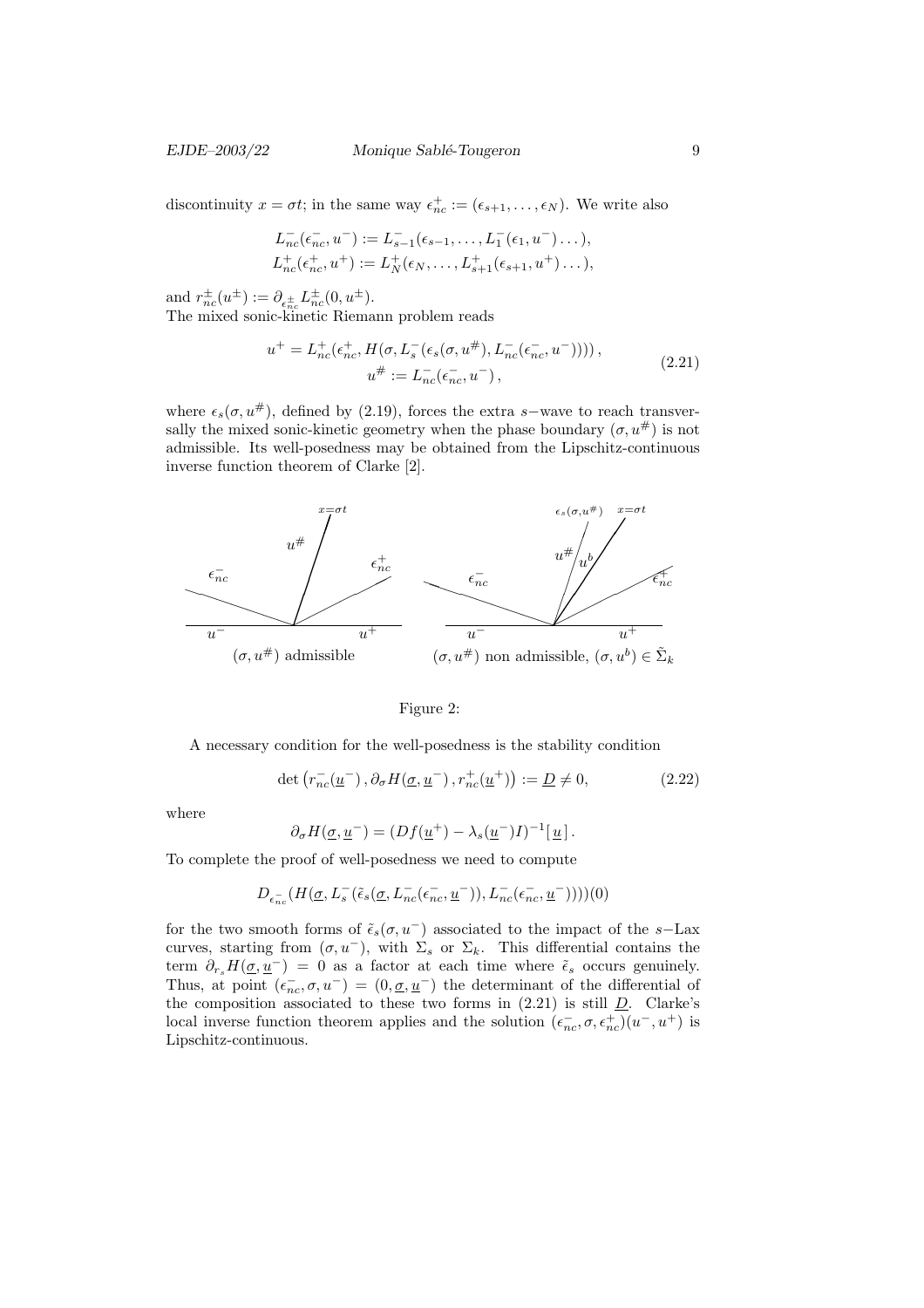To control the variation of the wave solution in the  $(t, x)$  independent variables, we need to estimate the strength

$$
\tilde{\epsilon}_s(u^-,u^+) := \tilde{\epsilon}_s(\sigma(u^-,u^+),L^-_{nc}(\epsilon^-_{nc}(u^-,u^+),u^-))
$$

of the possible s-wave at the left of the phase boundary  $x = \sigma t$ . Since, from (2.18), the function  $\tilde{\epsilon}_s$  is Lipschitz-continuous we have

$$
\tilde{\epsilon}_s(u^-, u^+) = O(1)(|\sigma(u^-, u^+) - \underline{\sigma}| + |\epsilon_{nc}^-(u^-, u^+)| + |u^- - \underline{u}^-|)
$$
  
=  $O(1)(|u^- - \underline{u}^-| + |u^+ - \underline{u}^+|).$ 

We have proved the following theorem.

### Theorem 2.1 (mixed sonic-kinetic Riemann problem)

Let  $(\underline{u}^-, \underline{\sigma}, \underline{u}^+)$  be a sonic simple phase wave satisfying (2.2), (2.3), (2.20), (2.22). Let  $\Sigma$  a smooth hypersurface of  $\mathbb{R}^{1+N}$  containing  $(\underline{\sigma}, \underline{u}^{-})$  and satisfying  $(2.14)$ ,  $(2.15)$ ,  $(2.18)$ . There exists a neighbourhood  $\Omega^- \times \Omega^+$  of  $(\underline{u}^-,\underline{u}^+)$ , a neighbourhood  $\omega_{nc}^- \times \omega \times \omega_{nc}^+$  of  $(0, \underline{\sigma}, 0)$ , such that for every  $(u^-, u^+) \in \Omega^- \times \Omega^+$ , there exists a unique  $(\epsilon_{nc}^-,\sigma,\epsilon_{nc}^+) \in \omega_{nc}^- \times \omega \times \omega_{nc}^+$  satisfying

$$
u^+ = L_{nc}^+(\epsilon_{nc}^+, H(\sigma, L_s^-(\epsilon_s(\sigma, u^+), L_{nc}^-(\epsilon_{nc}^-, u^-))))\,, \quad u^\# := L_{nc}^-(\epsilon_{nc}^-, u^-)\,,
$$

where  $\epsilon_s(\sigma, u^-)$  is defined by (2.19), in such a way that  $(\sigma, L_s^-(\epsilon_s(\sigma, u^{\#})) \in$  $PB_{ad}$ .

The function  $(u^-, u^+) \mapsto (\epsilon_{nc}^-, \sigma, \epsilon_{nc}^+)$  is Lipschitz-continuous and the variation of the phase wave solution is estimated by

$$
|\epsilon_{nc}^-| + |\epsilon_s(\sigma, u^*)| + |\sigma - \underline{\sigma}| + |\epsilon_{nc}^+| = O(1)(|u^- - \underline{u}^-| + |u^+ - \underline{u}^+|).
$$

**Remark** When  $\Sigma$  is an Hugoniot stationary manifold,

$$
(\partial_{r_s} \sigma_k)(u^-) = 0\,, \quad \forall u^- \in \Pi \mathcal{C}_s\,,
$$

which is not degenerate,  $(\partial_{r_s}^2 \sigma_k)(u^-) \neq 0$ , for all  $u^- \in \Pi \mathcal{C}_s$ ,  $\Sigma$  is located at one side of the hypersurface drawn from  $\mathcal{C}_s$  by the integral curves of the Hugoniot stationary field  $\partial_{r_s}$ , with no intersection but  $\mathcal{C}_s$ , where they are tangent. Moreover, from (2.16),  $\Sigma_d$  also is an Hugoniot's stationary manifold. This geometry leads to an amplification of the variation of the solution of the mixed sonic-kinetic Riemann problem. The amplification concerns the polarization of  $u^-$  in the  $r_s(u^-)$  direction. A simple example in the elasticity setting is studied in [11].

# 3 Two non-classical phase transition examples

## 3.1 Shearer-Yang model for dynamic elasticity

In [12], Shearer and Yang prove the existence of phase boundary profiles with finite viscosity and finite capillarity for a qualitative model in elasticity. The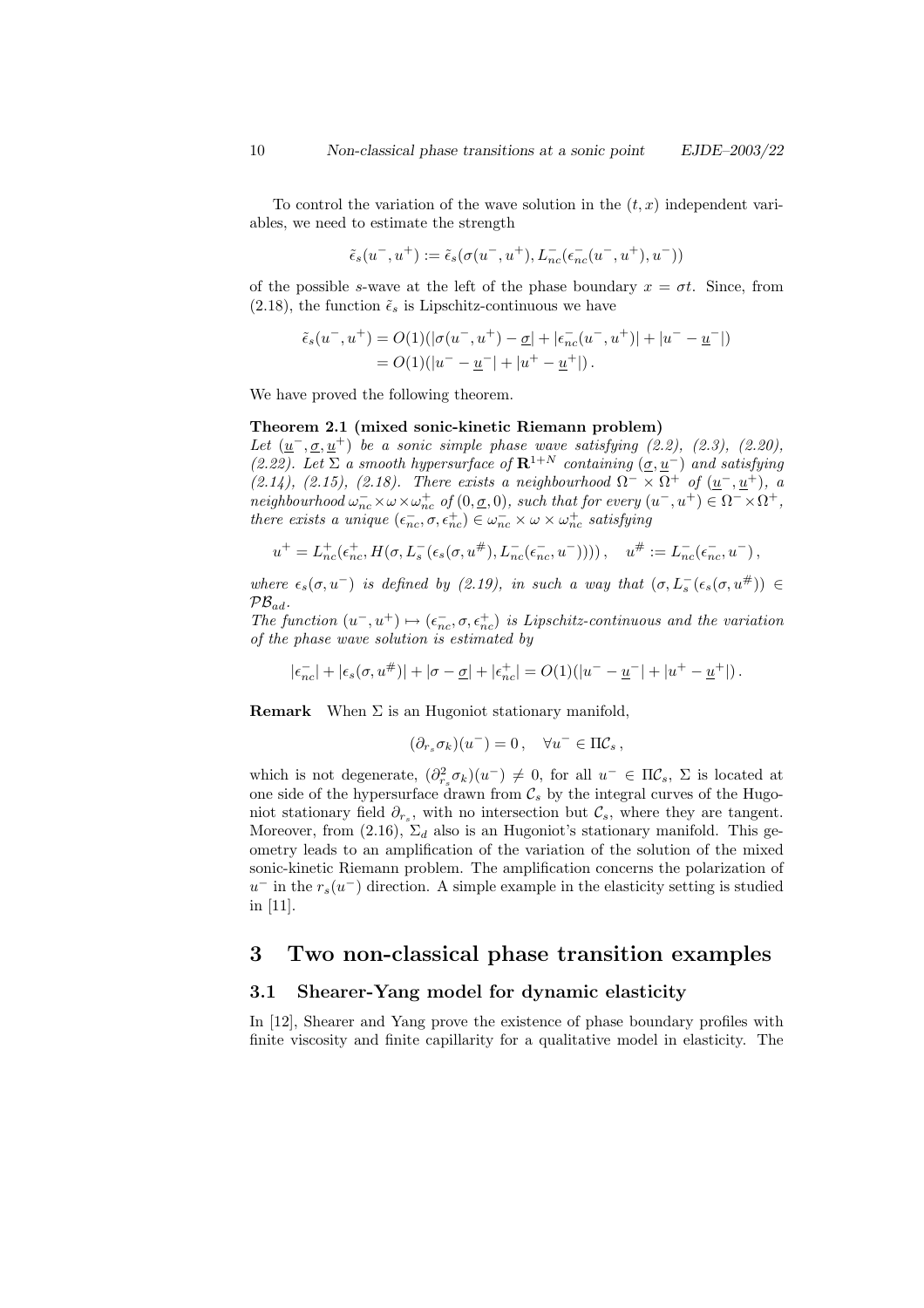EJDE–2003/22 Monique Sablé-Tougeron 11

system

$$
\partial_t u - \partial_x v = 0
$$
  

$$
\partial_t v - \partial_x f(v) = \epsilon \partial_x^2 v - A \epsilon^2 \partial_x^3 u
$$
 (3.1)

depends on a viscosity parameter  $\epsilon > 0$  and a balance viscosity-capillarity fixed parameter  $A > 0$ . The stress f is cubic,  $f(u) = u^3 - u$ . Travelling waves solutions of (3.1),  $(u, v)(t, x) = (U, V)(\frac{x - \sigma t}{\epsilon})$ , with asymptotic conditions

$$
(U, V)(-\infty) = (u_L, v_L),
$$
  $(U, V)(+\infty) = (u_R, v_R),$   $(U', U'')(\pm \infty) = 0,$ 

are defined by profiles  $(U, V)(\xi)$ , which satisfy  $V(\xi) = v_L - \sigma(U(\xi) - U_L)$ , and the ordinary differential equation

$$
AU'' = -\sigma U' + f(U) - f(u_L) - \sigma^2 (U - U_L).
$$

The state  $u_R$  is a rest point for this equation if  $(u_L, \sigma, u_R)$  satisfies the Rankine-Hugoniot condition

$$
f(u_R) - f(u_L) - \sigma^2(u_R - u_L) = 0.
$$

This is one of the jump equation for the discontinuous solution  $(u, v) = (u_L, v_L)$ if  $x < \sigma t$ ,  $(u, v) = (u_R, v_R)$  if  $x > \sigma t$ , of the elasticity equation

$$
\partial_t u - \partial_x v = 0
$$
  
\n
$$
\partial_t v - \partial_x f(v) = 0
$$
\n(3.2)

The other jump condition,  $(v_R - v_L) + \sigma(u_R - u_L) = 0$ , is explicit in  $v_R$ ; so, the relevant phase boundary variables are  $(\sigma, u_L)$ . Phase transitions occur from  ${u_L < -1/\sqrt{3}}$  to  ${u_R > 1/\sqrt{3}}$  across a discontinuity with speed  $\sigma < 0$ . The boundary phase variables for the hyperbolic equation (3.2) are  $(\sigma, u_-)$ ,  $\sigma < 0$ ,  $u_- < -1/$ √ 3. In this space the sonic manifold is the curve  $\sigma = -\sqrt{3u_{-}^{2} - 1}$ .

For every A in [1/3, 4/9[, near the sonic phase boundary,  $(\underline{\sigma}, \underline{u}_{-}) = (-1)^{n}$  $\sqrt{3\frac{2+A}{2-3A}}, -\frac{2}{3}\sqrt{\frac{6}{2-3A}}$ , Shearer and Yang obtain simple phase waves as limit  $\epsilon \to 0$  of viscosity-capillarity profiles  $(U, V)(\frac{x-\sigma t}{\epsilon})$  for the following cases:  $u = -\sqrt{3(6A-1)u^2 - 2(9A-2)}$ 

Case 1:  $\sigma = \sigma_k(u_-) := -3\sqrt{\frac{A}{2}}$  $\frac{1}{2-9A}$  in the domain  $\sigma >$  $-\sqrt{3u^2-1}$ , this is the curve  $\Sigma_k$ ,

Case 2:  $\sigma < \sigma_d(u_-)$  in the domain  $\sigma \leq -\sqrt{3u_-^2 - 1}$ ,  $u_- \geq u_-$ ,

Case 3:  $\sigma \leq -\sqrt{3u_-^2 - 1}$  in the domain  $u_- \leq u_-$ ,

where  $\sigma_d$  is defined from the Hugoniot dipoles  $((\sigma, \sigma_k(u_-)),(\sigma, \sigma_d(u_-)))$ . The borderline of the second domain is the detonation curve  $\Sigma_d$ , which is not admissible, and the borderline of the third domain is the admissible part of the sonic curve  $\Sigma_s$ .

Remark The viscosity-capillarity admissibility criterion, in the elasticity setting, has been introduced by Slemrod [10].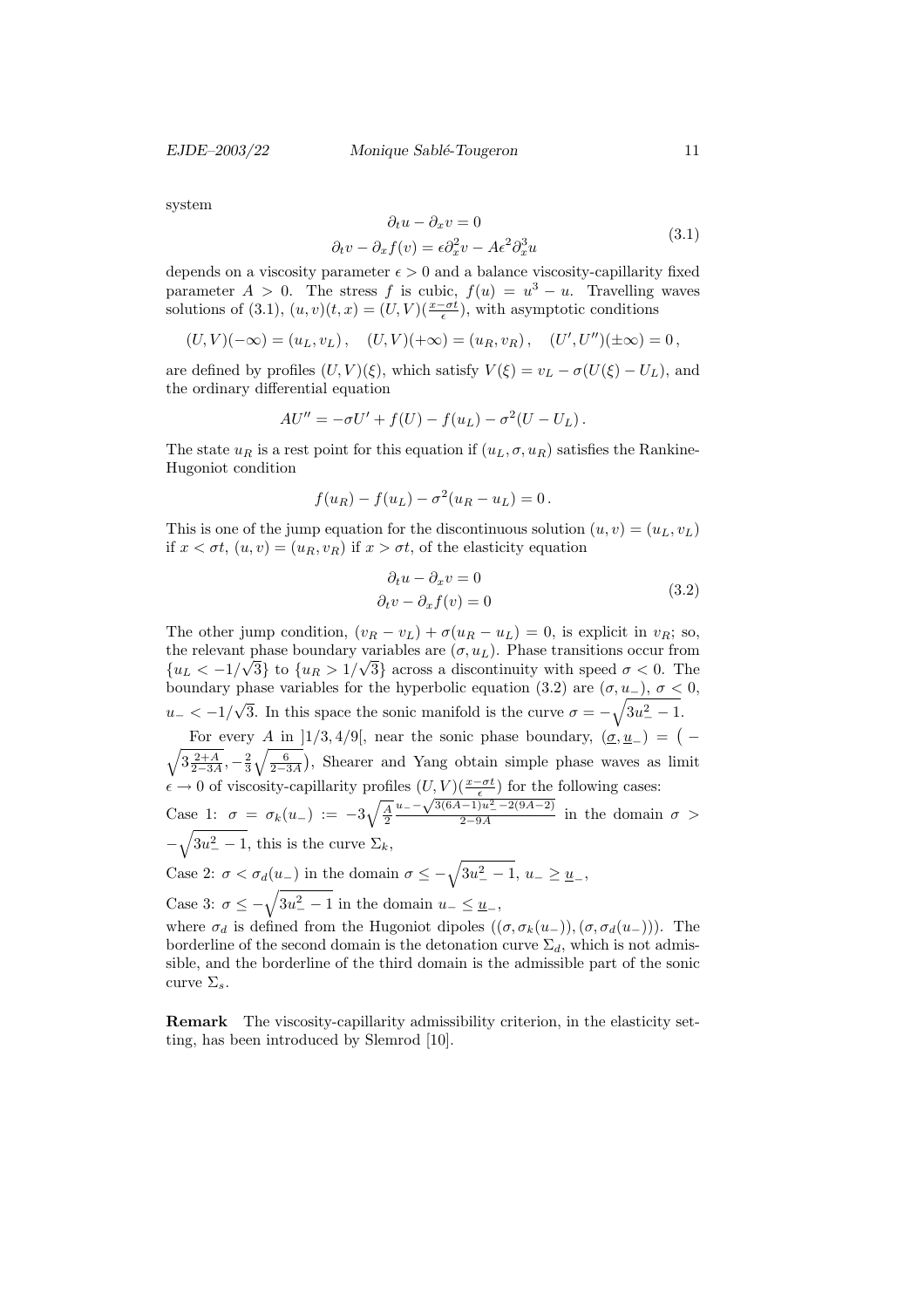

Figure 3: Viscosity-capillarity admissible phase boundaries of Shearer-Yang's model

# 3.2 Majda's model for dynamic combustion

In [8], Majda proves the existence of detonation profiles with finite reaction rate and finite diffusion for a qualitative model of combustion. The equation

$$
\partial_t (u + q_0 z) + \partial_x f(u) = \beta \partial_x^2 u
$$
  

$$
\partial_t z = -K \varphi(u) z
$$
 (3.3)

depends on a diffusion parameter  $\beta > 0$  and a reaction rate parameter  $K > 0$ . The chemical reaction is exothermic, so that  $q_0 > 0$ . The condition satisfied by the smooth function  $\varphi$ ,

$$
\varphi(u) = \begin{cases} 0 & \text{for } u \le 0 \\ \varphi(u) \in ]0,1] & \text{for } u > 0 \\ 1 & \text{for } u \ge c_0 > 0 \end{cases}
$$

is an ignition temperature kinetics condition. The flux  $f$  is smooth, strictly increasing and strictly convex. The travelling wave solutions  $(u, z)(t, x)$  =  $(U, Z)$  $\left(\frac{x-\sigma t}{\beta}\right)$ , with asymptotic conditions

$$
(U, Z)(-\infty) = (u_L, 0), \quad (U, Z)(+\infty) = (u_R, 1), \quad (U', Z')(\pm \infty) = 0
$$

satisfy the ordinary differential equation which depends on  $K_0 := \beta K$ ,

$$
U' = f(U) - \sigma(U + q_0 Z) + (\sigma u_L - f(u_L))
$$

$$
Z' = \frac{1}{\sigma} K_0 \varphi(U) Z
$$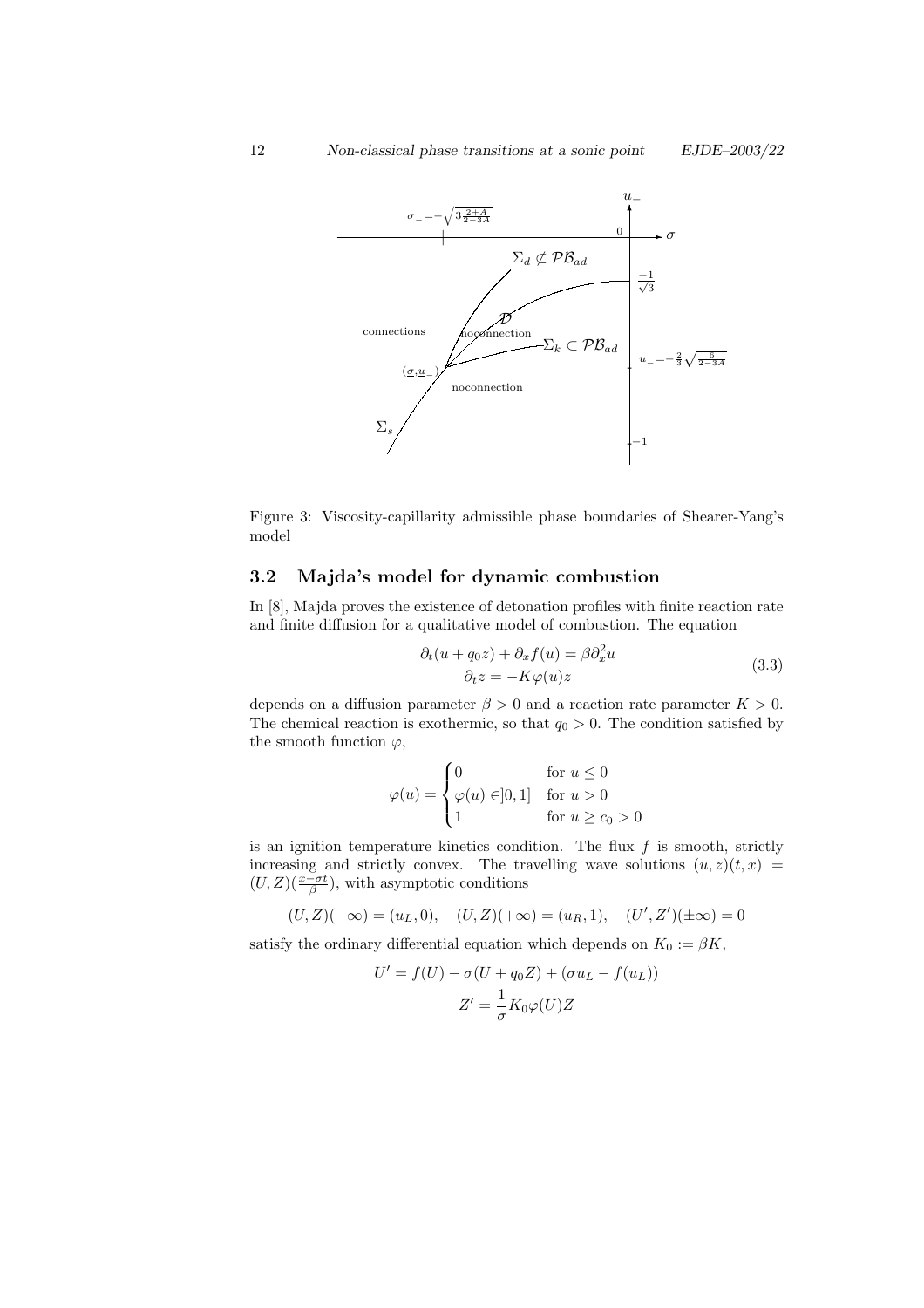The state  $(u_R, 1)$  is a rest point for this equation if  $u_R \leq 0$  and

$$
f(u_R) - f(u_L) - \sigma(u_R + q_0 - u_L) = 0
$$

which is the Rankine Hugoniot condition for the discontinuous solution  $u = u<sub>L</sub>$ if  $x < \sigma t$ ,  $u = u_R$  if  $x > \sigma t$ , of the combustion model

$$
\partial_t (u + q_0 Y(u)) + \partial_x f(u) = 0,
$$
  
\n
$$
Y(u) = 1 \text{ if } u < 0, \quad Y(u) = 0 \text{ if } u > 0.
$$
\n(3.4)

.

The boundary phase variables for the hyperbolic equation (3.4) are  $(\sigma, u_-,)$ ,  $\sigma > 0$ ,  $u_{-} > c_0$ . In this space the sonic manifold  $\Sigma_s$  is the curve  $\sigma = f'(u_{-})$ .

In [8] we find the following result. First, a burnt state  $(\underline{u}, \underline{z}) = (\underline{u}, 0)$ ,  $u > c_0$ , being fixed, the Rankine-Hugoniot equation can be solved as  $u_R =$  $u_R(\sigma, u_L, q_0) \leq 0$  for every  $(\sigma, u_L)$  close to the sonic phase boundary  $(\sigma, u)$  $(f'(\underline{u}), \underline{u})$ , if

$$
q_0 > \hat{q}(\underline{\sigma}, \underline{u}) := \underline{u} - \frac{f(\underline{u}) - f(0)}{\underline{\sigma}}
$$

Let us remark that  $\hat{q}$  is Hugoniot dipole invariant, that is  $\hat{q}(\sigma, v(u, \sigma)) = \hat{q}(\sigma, u)$ for every Hugoniot dipole  $((\sigma, v(\sigma, u)), (\sigma, u))$  near  $(\sigma, u)$ . Moreover the level curves of  $\hat{q}$ ,  $\hat{q}(\sigma, u) = Cte$ , are graphs of strictly convex smooth functions of u with minimum speed  $\sigma$  at the intersection with the sonic curve.

Second,  $K_0$  being fixed, there exists a critical function  $q_0^{cr}(\sigma, u_L, K_0)$  defined in the indeterminate (supersonic) domain  $f'(u_L) \leq \sigma$ , which satisfies  $q_0^{cr}(\sigma, u_L, K_0) \ge \hat{q}(\sigma, u)$ , and such that:

- If  $q_0 = q_0^{cr}(\sigma, u_L, K_0)$ , it exists a unique connection  $(U, Z)(\xi)$  between  $(u_L, 0)$  and  $(u_R(\sigma, u_L, q_0), 1),$
- If  $q_0 > q_0^{cr}(\sigma, u_L, K_0)$ , it exists a unique connection between  $(v(\sigma, u_L), 0)$ and  $(u_R(\sigma, u_L, q_0), 1),$
- If  $q_0^{cr}(\sigma, u_L, K_0) > \hat{q}(\sigma, u)$  and  $q_0^{cr}(\sigma, u_L, K_0) > q_0 > \hat{q}(\sigma, u)$ , no connection between  $(u<sub>L</sub>, 0)$  or  $(v(\sigma, u<sub>L</sub>), 0)$  and  $(u<sub>R</sub>(\sigma, u<sub>L</sub>, q<sub>0</sub>), 1)$  exists.

For our purpose, we can read this result in the following way. An exothermic reaction parameter  $q_0 > 0$  is fixed. For  $K_0 > 0$ , near a sonic phase boundary  $(\underline{\sigma}, \underline{u})$  which satisfies

$$
q_0^{cr}(f'(\underline{u}), \underline{u}, K_0) = q_0 > \hat{q}(f'(\underline{u}), \underline{u})
$$

we define  $\tilde{q}_0^{cr}$  as the extension by Hugoniot dipole invariance  $\tilde{q}_0^{cr}(\sigma, v(\sigma, u))$  =  $q_0^{cr}(\sigma, u)$ . Simple phase waves are obtained as the limit,  $\beta \to 0$ , of viscosityreacting travelling waves:

- For  $q_0^{cr}(\sigma, u_L, K_0) = q_0$  in the domain  $\sigma \ge f'(u_L)$ ,
- For  $\tilde{q}_0^{cr}(\sigma, u_L, K_0) < q_0$  in the domain  $\sigma \le f'(u_L)$ .

We expect the function  $q_0^{cr}$  to be smooth enough, so the geometry of the phase boundaries space is again mixed sonic-kinetic.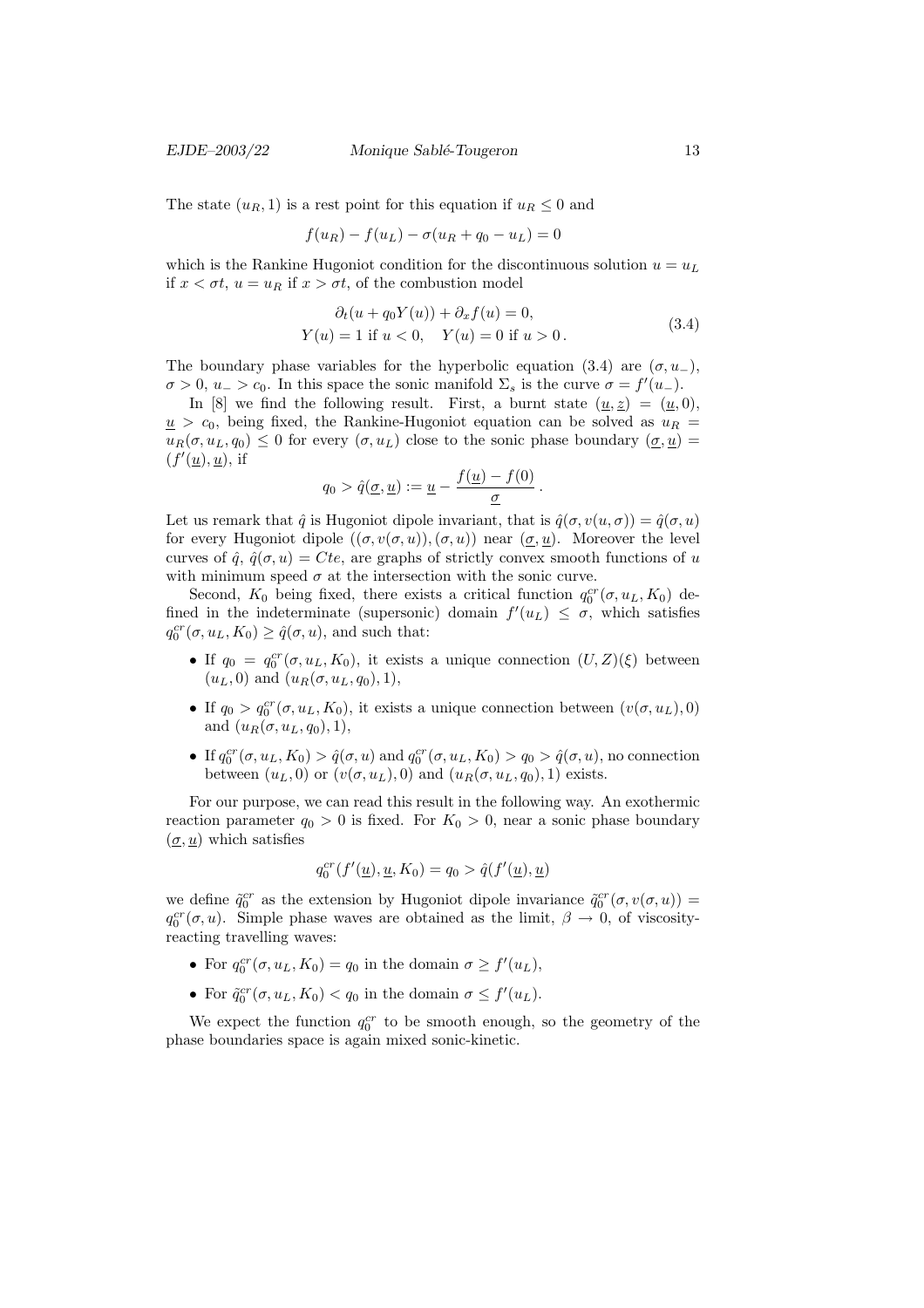

Figure 4: Viscosity-reaction admissible phase boundaries of Majda's model

# 4 The analytical entropy condition

We assume here that the system  $(2.1)$  admits an entropy  $\eta$ , convex in each domain  $\Omega^{\pm}$ . If q denotes the entropy-flux,  $(Dq(u) = D\eta(u)Df(u))$ , the admissible weak solutions of (2.1) with values in only one of the domains  $\Omega^{\pm}$  satisfy the analytical entropy condition  $\partial_t \eta(u) + \partial_x q(u) \leq 0$ , (which is equivalent to the geometrical compressive one [7]).

The only phase boundaries  $(\sigma, u^-)$  which satisfy the geometric entropy condition are the determinate (subsonic) ones. For  $(u^-, \sigma, H(\sigma, u^-))$ , a simple phase wave, the analytical entropy condition  $\partial_t \eta(u) + \partial_x q(u) \leq 0$  is equivalent to

$$
\mathcal{E}(\sigma, u^-) := (\sigma \eta - q)(H(\sigma, u^-)) - (\sigma \eta - q)(u^-) \ge 0.
$$

Since

$$
\partial_{r_s}(\sigma \eta - q)(u^-) = (\sigma D\eta(u^-) - Dq(u^-))r_s(u^-) = D\eta(u^-)(\sigma - \lambda_s(u^-))r_s(u^-)
$$
vanishes on  $\Sigma_s$ , as well as  $\partial_{r_s}H$ , we obtain  $(\partial_{r_s}\mathcal{E})(\lambda_s(u^-), u^-) = 0$ . Otherwise

the derivation of the jump equation, we get that

$$
(Df(H(\sigma, u^-)) - \sigma I)\partial_{r_s}H(\sigma, u^-) = (Df(u^-) - \sigma I)r_s(u^-) = (\lambda_s(u^-) - \sigma)r_s(u^-)
$$

implies, using (2.3),

$$
(Df(H(\lambda_s(u^-), u^-)) - \lambda_s(u^-)I)(\partial_{r_s}^2 H)(\lambda_s(u^-), u^-) = (\partial_{r_s}\lambda_s)(u^-)r_s(u^-) = r_s(u^-).
$$

From what follows that for  $u^+ = H(\lambda_s(u^-), u^-)$ ,

$$
\partial_{r_s}^2 ((\sigma \eta - q) \circ H)(\lambda_s(u^-), u^-)
$$
  
=  $D\eta(u^+)(\lambda_s(u^-)I - Df(u^+))(\partial_{r_s}^2 H)(\lambda_s(u^-), u^-)$   
=  $-D\eta(u^+)r_s(u^-).$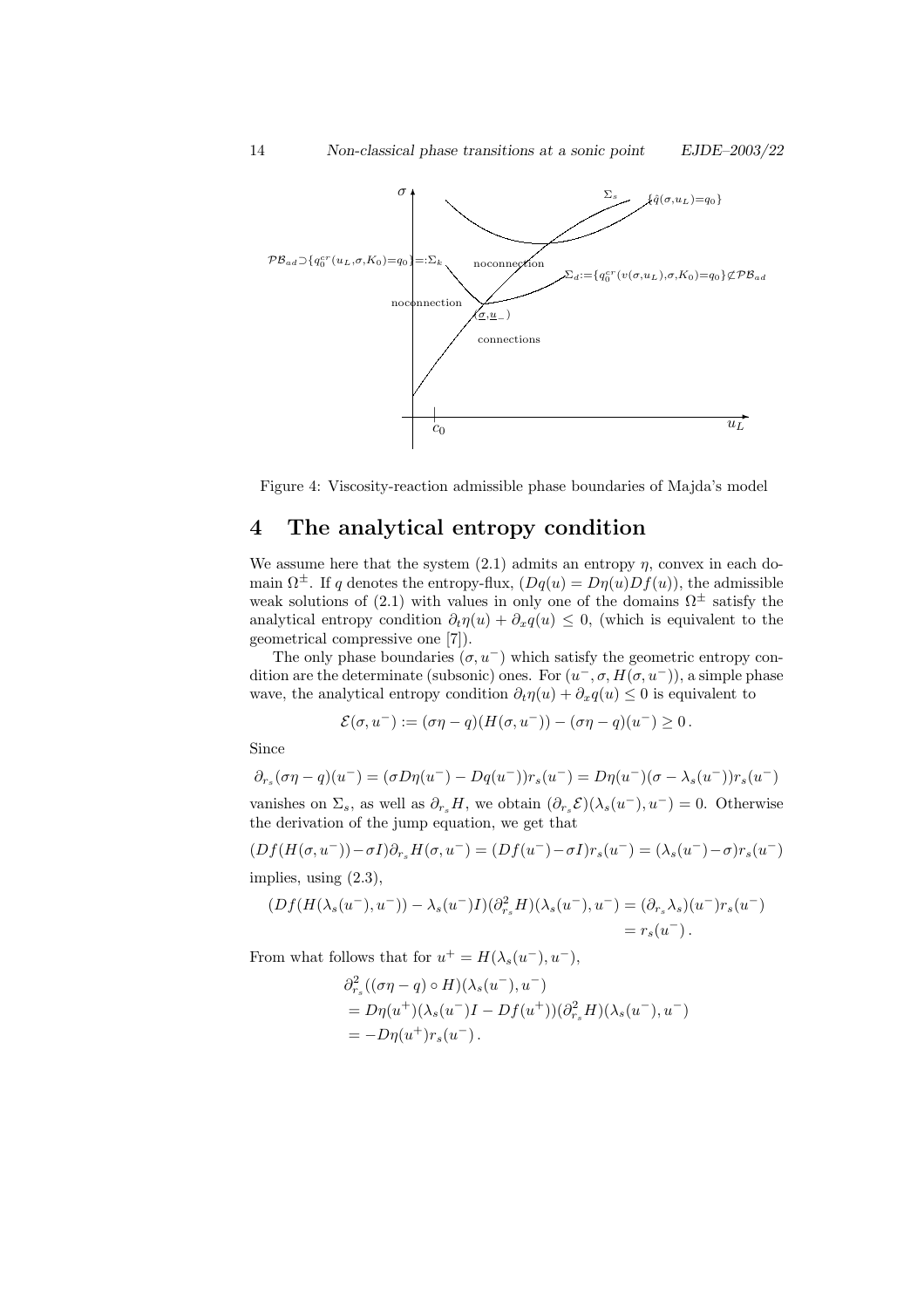#### EJDE–2003/22 Monique Sablé-Tougeron 15

Since  $(\partial_{r_s}^2(\sigma \eta - q))(\lambda_s(u^-), u^-) = -D\eta(u^-)r_s(u^-)$ , we obtain

$$
(\partial_{r_s}^2 \mathcal{E})(\lambda_s(u^-), u^-) = -(D\eta(u^+)) - D\eta(u^-))r_s(u^-).
$$

Therefore, the analytical entropy condition

$$
\mathcal{E}(\underline{\sigma}, \underline{u}^-) > 0 \,, \quad (D\eta(\underline{u}^+) - D\eta(\underline{u}^-))r_s(\underline{u}^-) < 0 \tag{4.1}
$$

implies that near  $(\underline{\sigma}, \underline{u}^-)$ , along the integral curves of  $\partial_{r_s}$ , the entropy dissipation rate  $\mathcal{E}(\sigma, u^-)$  is minimum at the sonic point, where it is positive. As a consequence, every phase boundary  $(\sigma, u^-)$  close to  $(\underline{\sigma}, \underline{u}^-)$  satisfies the analytical entropy condition. Moreover, for an Hugoniot dipole  $((\sigma, u^-), (\sigma, v(\sigma, u^-)))$ where  $(\sigma, u^-)$  is determinate (subsonic), we have

$$
\mathcal{E}(\sigma,u^-)-\mathcal{E}(\sigma,v(\sigma,u^-))=(\sigma\eta-q)(u^-)-(\sigma\eta-q)(v(\sigma,u^-))\geq 0\,,
$$

because  $\sigma$  is the speed of the admissible small amplitude s-shock from  $u^-$  to  $v(\sigma, u^{-})$ . So, for an Hugoniot dipole, the entropy dissipation rate  $\mathcal E$  is larger at the determinate phase boundary than at the indeterminate one; the excess is that of the small amplitude shock wave with the same speed, called above micro-detonation.

For lack of analytical entropy selection, and also lack of structure profiles for complex physical systems, but indications on some relevant models, we can use the properties of the entropy dissipation function  $\mathcal E$  to define an admissible set of indeterminate (supersonic) phase boundaries near a sonic one  $(\sigma, u^-)$ . This is an idea of Abeyaratne and Knowles [1], in the elasticity setting. We consider an extra function  $\phi$  which is constant along the integral curves of  $\partial_{r_s}$ , negative on  $\Sigma_s$ , and satisfies

$$
\phi(\underline{\sigma}, \underline{u}^-) = -\mathcal{E}(\underline{\sigma}, \underline{u}^-).
$$

As  $\partial_{r_s}(\mathcal{E} + \phi)$  vanishes on  $\Sigma_s$ , if  $(\underline{\sigma}, \underline{u}^-)$  is not a critical point of  $\mathcal{E} + \phi$ , the set

$$
K_{\phi} := \{(\sigma, u^{-}) : \mathcal{E}(\sigma, u^{-}) = -\phi(\sigma, u^{-})\}
$$

is an Hugoniot-stationary manifold, which has to be rejected, (see the remark in the previous section). So we assume that  $(\sigma, u^{-})$  is a critical point of  $\mathcal{E} + \phi$ , that is  $D(\mathcal{E} + \phi)(\sigma, u^{-}) = 0$ , and we use the Morse theory [9], in the only physically reasonable following case. The differential of  $\mathcal{E} + \phi$  vanishes not only at  $(\sigma, u^-)$ but all along an hypersurface  $\mathcal{C}_s$  of  $\Sigma_s$  which contains  $(\sigma, u^-)$ ,

$$
D(\mathcal{E} + \phi)(\sigma, u^{-}) = 0, \quad \forall (\sigma, u^{-}) \in \mathcal{C}_{s}.
$$

Also the second differential at point  $(\underline{\sigma}, \underline{u}^-)$  of the restriction of  $\mathcal{E} + \phi$  to a plane transversal to  $\mathcal{C}_s$  has signature  $(1, 1)$ . Since every vector field which is tangent to  $\Sigma_s$ , is orthogonal to  $r_s$  at every point of  $\mathcal{C}_s$ , relatively to the second differential of  $\mathcal{E} + \phi$ , the set  $K_{\phi}$  then is the union of two smooth hypersurfaces transversal along  $\mathcal{C}_s$ , not Hugoniot-stationary, every one being transversal to  $\Sigma_s$ .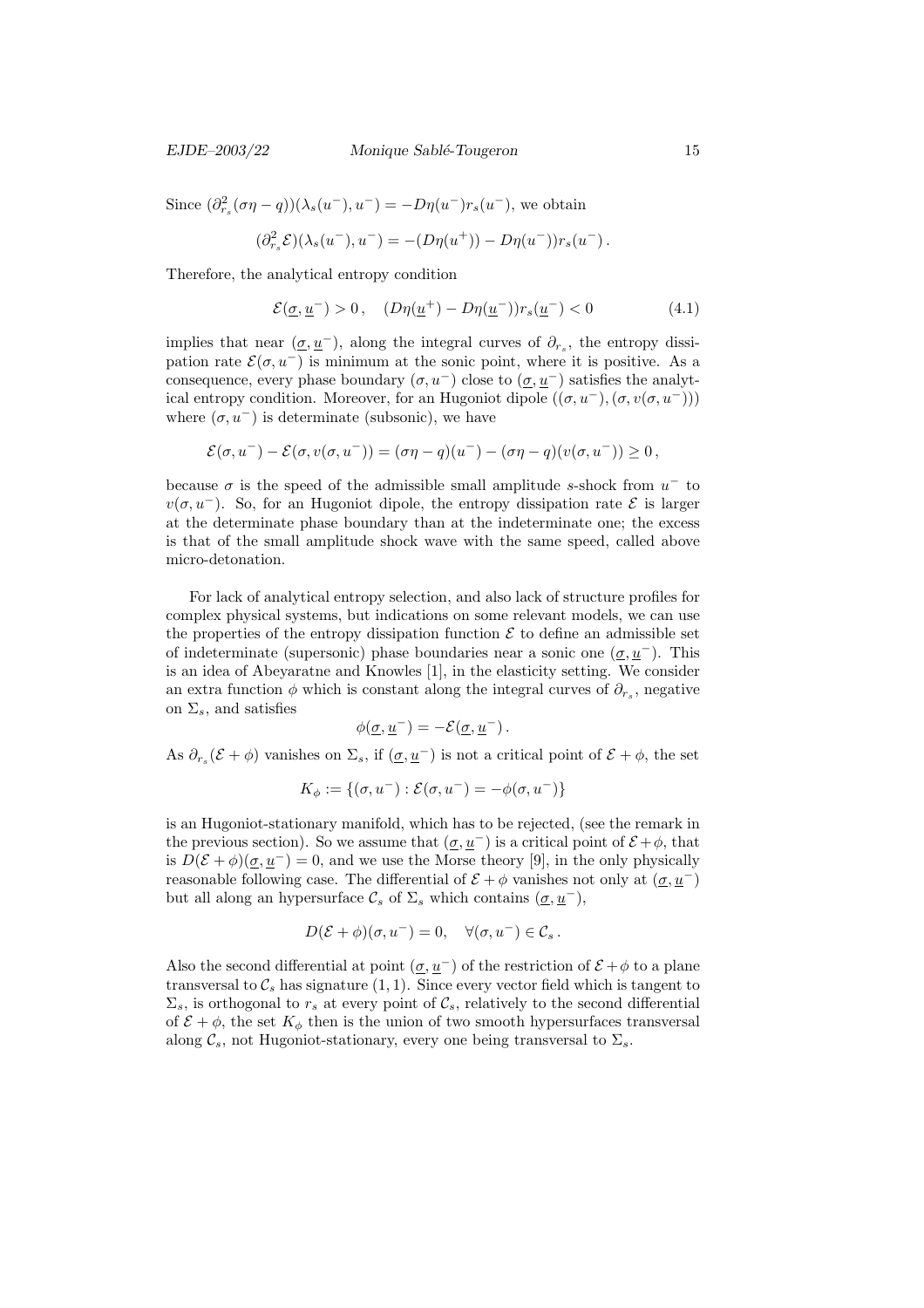

The indeterminate (supersonic) part of one of these hypersurfaces can be selected as admissible phase boundaries subset  $\Sigma_k$ . This set defines a (micro)detonating hypersurface  $\Sigma_d$  to be rejected, and a open domain  $\mathcal D$  (with borderline  $\Sigma_k \cup \Sigma_d$ ) also to be rejected. Then only the sonic phase boundaries which do not belong to  $D$  may be admissible, in a mixed sonic-kinetic setting.

# 5 A non-classical Riemann problem near a sonic detonation wave.

## 5.1 Chapman-Jouguet detonations

We consider the one-dimensional combustion model, involving an infinite reaction rate between ideal polytropic gases with the same  $\gamma$ -law,  $\gamma > 1$ , and constant heat of complete exothermic reaction  $Q > 0$ . This model is governed by the Euler equations of gas dynamics. In Eulerian coordinates  $V = (\rho, \rho u, \rho e)$ , the conservative form is

$$
\partial_t \rho + \partial_x(\rho u) = 0
$$
  

$$
\partial_t(\rho u) + \partial_x(\rho u^2 + p) = 0
$$
  

$$
\partial_t(\rho e) + \partial_x((\rho e + p)u) = 0
$$

A discontinuity curve  $x = \chi(t)$  moving to the right, separates the burnt gas, which is on its left, from the unburnt gas which is on its right. We denote with the index  $-$  the functions and variables in the burnt gas, by the index  $+$  those in the unburnt gas.

In the following, notation is taken from the book by [6]. The specific internal energy is  $\epsilon = e - \frac{u^2}{2}$  $\frac{\mu^2}{2}$ , the specific volume is  $\tau = 1/\rho$ ; the equations of state, with constant energies of formation  $Q_{\pm}$ , are

$$
\epsilon_-(\tau_-,p_-)=\frac{\tau_-p_-}{\gamma-1}+Q_-\,,\quad \epsilon_+(\tau_+,p_+)=\frac{\tau_+p_+}{\gamma-1}+Q_+\,,\quad Q:=Q_+-Q_->0\,.
$$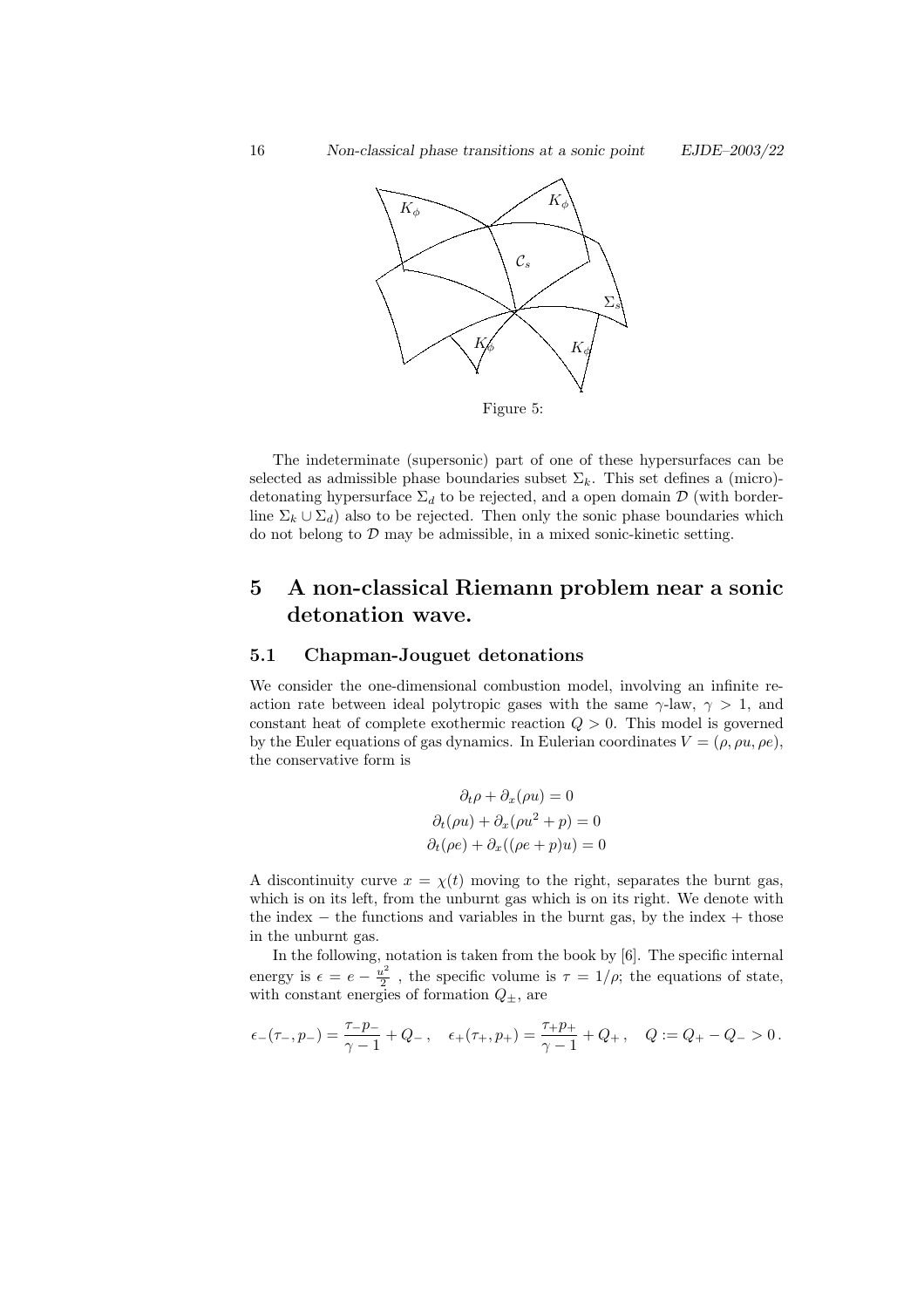The eigenvalue which occurs for detonations is

$$
\lambda_3 = u_- + \sqrt{\gamma p_- \tau_-}.
$$

We select a Chapman-Jouguet background detonation wave  $(\underline{V}^-, \underline{\sigma}, \underline{V}^+)$ . The states  $\underline{V}^{\pm}$  are constant and they are related on each side of the discontinuity  $x = \underline{\sigma}t$  by the jump conditions, where  $[x] := x^+ - x^-$ ,

$$
\sigma[\rho] = [\rho u]
$$
  
\n
$$
\sigma[\rho u] = [\rho u^2 + p]
$$
  
\n
$$
\sigma[\rho e] = [(\rho e + p)u]
$$
\n(5.1)

Moreover, the wave is 3-sonic on the left hand side; it satisfies the Chapman-Jouguet condition √

$$
\sigma - u_- = \sqrt{\gamma p_- \tau_-}
$$

with the detonation property

$$
\sigma-u_+ > \sqrt{\gamma p_- \tau_-} \,,
$$

from which follows  $[p] < 0 < [\tau]$ . Using the dependent variables

$$
M := \frac{u_{-} - \sigma}{\tau_{-}}, \quad U^{\pm} = (u_{\pm}, \tau_{\pm}, p_{\pm}),
$$

where  $M$  is negative, the equation  $(5.1)$  for the simple phase waves is equivalent to

$$
\tilde{J}(U^-, M, U^+) := \begin{pmatrix} [u] - M[\tau] \\ [p] + M^2[\tau] \\ [\epsilon] + \frac{1}{2}[\tau](p_- + p_+) \end{pmatrix} = 0, \tag{5.2}
$$

from which  $M = \frac{u_{+} - \sigma}{\tau}$  $\frac{1-\sigma}{\tau_+}$  follows. The third row also reads

$$
(\frac{\gamma+1}{\gamma-1}\tau_{-}-\tau_{+})p_{-}-(\frac{\gamma+1}{\gamma-1}\tau_{+}-\tau_{-})p_{+}-2Q=0.
$$

We have

$$
D_{U^{+}}\tilde{J}(U^{-},M,U^{+}) = \begin{pmatrix} 1 & -M & 0 \\ 0 & M^{2} & 1 \\ 0 & (-p_{-} - \frac{\gamma + 1}{\gamma - 1}p_{+}) & -(\frac{\gamma + 1}{\gamma - 1}\tau_{+} - \tau_{-}) \end{pmatrix},
$$
  

$$
\det D_{U^{+}}\tilde{J}(U^{-},M,U^{+}) = \frac{2\tau_{+}}{\gamma - 1}(\gamma\frac{p_{+}}{\tau_{+}} - M^{2}) \neq 0,
$$

near the Chapman-Jouguet background detonation  $(\underline{U}^-, \underline{M}, \underline{U}^+)$ . So, detonations are semi-characteristic phase transition waves and the jump equation (5.2) is locally equivalent to  $U^+ = \tilde{H}(M, U^-)$  for a smooth Hugoniot function  $\tilde{H}$ . One eigenvalue of

$$
D_{U^{-}}\tilde{J}(U^{-},M,U^{+}) = \begin{pmatrix} -1 & M & 0 \\ 0 & -M^{2} & -1 \\ 0 & \left(\frac{\gamma+1}{\gamma-1}p_{-}+p_{+}\right) & \left(\frac{\gamma+1}{\gamma-1}\tau_{-}-\tau_{+}\right) \end{pmatrix},
$$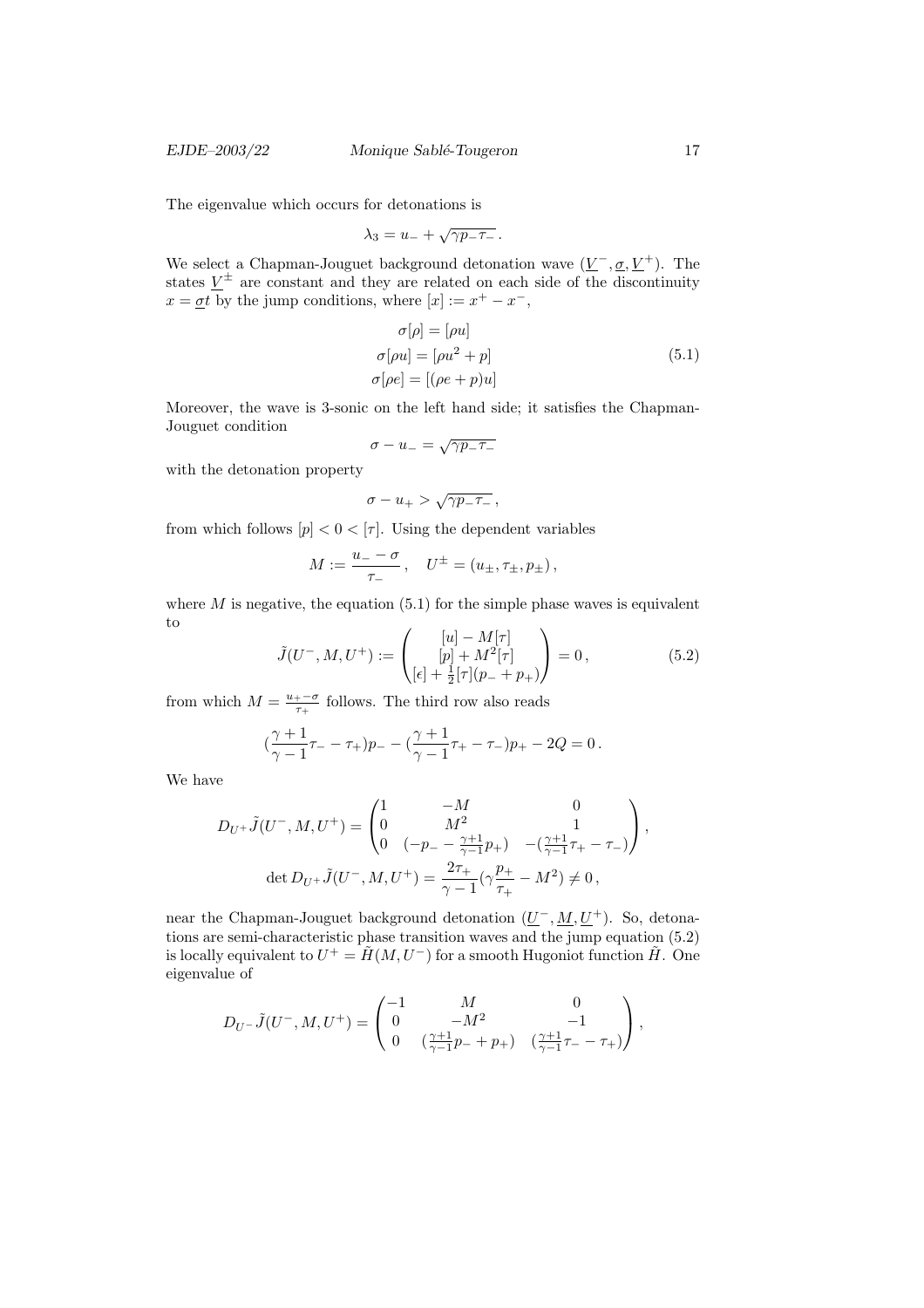is −1, the others are the solutions λ of the equation

$$
\lambda^2 + (M^2 + [\tau] - \frac{2\tau_-}{\gamma - 1})\lambda + \frac{2\tau_-}{\gamma - 1}(\gamma \frac{p_-}{\tau_-} - M^2) = 0.
$$

So, at a Chapman-Jouguet detonation, 0 is a simple eigenvalue of  $D_{U}$ – $\tilde{H}$  and the (sonic) set  $\{det(D_U - \tilde{H}(M, U^-)) = 0\}$  is the graph  $\tilde{\Sigma}_s = \{(M, U^-) : M =$  $-\sqrt{\gamma \frac{p_-}{\tau}}$  $\frac{p_-}{\tau_-}$ }. For  $(M, U^-) \in \tilde{\Sigma}_s$ , the kernel of  $D_{U^-} \tilde{H}(M, U^-)$  is  $\mathbb{R}^t(M, 1, -M^2)$ . Then in the  $(M, U^-)$  variables, a canonical Hugoniot's stationary vector field is

$$
\tilde{X} := M \partial_{u_-} + \partial_{\tau_-} - M^2 \partial_{p_-}.
$$

# 5.2 Hugoniot calculus, reduced phase boundary variables

The solution  $U^+ = \tilde{H}(M, U^-)$  reads

$$
(u_+, \tau_+, p_+) = (u_- + M(\tau_+ - \tau_-), H(M, \tau_-, p_-))
$$

and the set  $\tilde{\Sigma}_s$  is defined by a function independent of  $u_-\$ . Then a phase transition may be identified by the *reduced variables*  $R := (M, \tau_-, p_-)$ . In this space, the Chapman-Jouguet or sonic set is the surface

$$
\Sigma_s := \left\{ (M, \tau_-, p_-) : -M = \sqrt{\gamma \frac{p_-}{\tau_-}} \right\}
$$

the *indeterminate* (supersonic) combustion boundaries  $R := (M, \tau_-, p_-)$  are defined by  $-M > \sqrt{\gamma \frac{p_-}{\tau}}$  $\frac{\overline{p_{-}}}{\tau_{-}}$  and the *determinate* (subsonic) ones by  $-M < \sqrt{\gamma \frac{p_{-}}{\tau_{-}}}$  $rac{p_-}{\tau_-}.$ Let

$$
\beta_{\pm}:=\sqrt{\gamma \frac{p_{\pm}}{\tau_{\pm}}}\,,\quad q:=\sqrt{2Q\frac{\gamma-1}{\gamma+1}}\,.
$$

At a sonic point  $R_s \in \Sigma_s$ , the thermodynamical part

$$
X := \partial_{\tau_-} - M^2 \partial_{p_-}
$$

of the Hugoniot's stationary vector field writes  $X_s := \partial_{\tau_-} - \beta_-^2 \partial_{p_-}$  and is transversal to  $\Sigma_s$ . We also denote by  $J(R, \tau_+, p_+)$  the thermodynamic part of  $\tilde{J}$ ,  $(\tau_+(R), p_+(R)) = H(R)$  the local solution of  $J(R, \tau_+, p_+) = 0$ . Using differential calculus, we obtain

$$
\partial_M \tau_+(R) = \frac{M[\tau]((\gamma+1)\tau_+ - (\gamma-1)\tau_-)}{\tau_+(\beta_+^2 - M^2)},
$$
  
\n
$$
\partial_M p_+(R) = \frac{-M[\tau]((\gamma+1)p_+ + (\gamma-1)p_-)}{\tau_+(\beta_+^2 - M^2)},
$$
  
\n
$$
\partial_{\tau_-} \tau_+(R) = \frac{\tau_+\beta_+^2 - \tau_-M^2}{\tau_+(\beta_+^2 - M^2)}, \quad \partial_{\tau_-} p_+(R) = \frac{M^2[p]}{\tau_+(\beta_+^2 - M^2)},
$$
  
\n
$$
\partial_{p_-} \tau_+(R) = \frac{-\gamma[\tau]}{\tau_+(\beta_+^2 - M^2)}, \quad \partial_{p_-} p_+(R) = \frac{\tau_-\beta_-^2 - \tau_+M^2}{\tau_+(\beta_+^2 - M^2)},
$$
  
\n
$$
X\tau_+(R) = \frac{\tau_-(\beta_-^2 - M^2)}{\tau_+(\beta_+^2 - M^2)}, \quad Xp_+(R) = \frac{\tau_-M^2(M^2 - \beta_-^2)}{\tau_+(\beta_+^2 - M^2)}.
$$
 (5.3)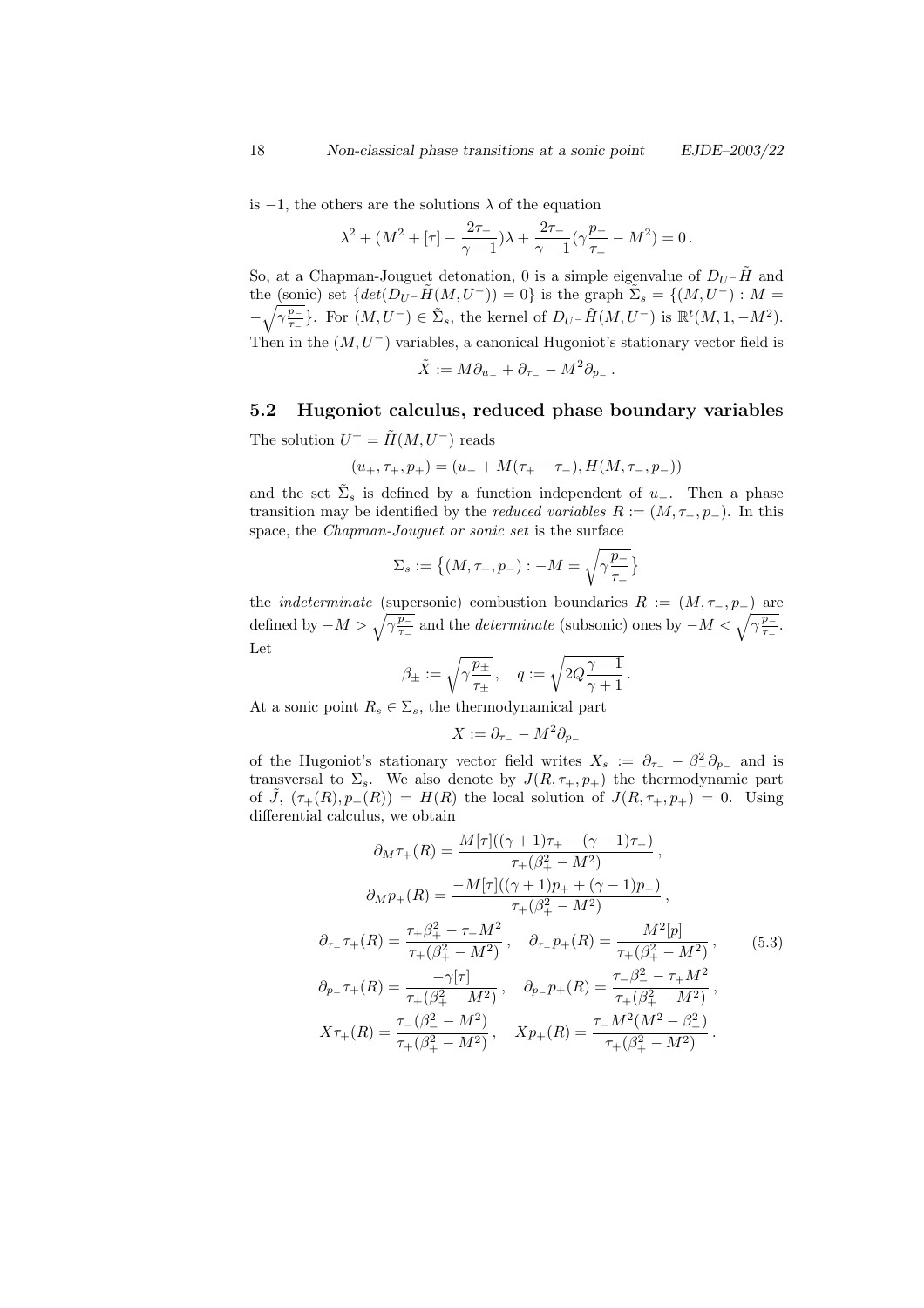## 5.3 Entropy analysis

The entropy inequality required for physical solutions of (5.1) reads  $\partial_t(\rho s)$  +  $\partial_x(\rho s u) \geq 0$ , where the entropy s is

$$
s_{\pm} = s_{0,\pm} + \frac{r_0}{\gamma - 1} \ \log(\frac{\tau_{\pm}^{\gamma} p_{\pm}}{\gamma - 1}).
$$

For the simple detonation waves, this inequality is equivalent to

$$
[\rho s(u - \sigma)] = M[s] \ge 0, \quad \text{or} \quad [s] \le 0,
$$

that is

$$
\mathcal{E}(R) := s_+(\tau_+(R), p_+(R)) - s_-(\tau_-, p_-) \leq 0.
$$

Everywhere we have

$$
Xs_{-}(R) = \frac{r}{\gamma - 1} \frac{1}{p_{-}} (\beta_{-}^{2} - M^{2}),
$$

and at a sonic point  $R_s$ ,

$$
X\tau_+(R_s) = 0
$$
,  $Xp_+(R_s) = 0$ ,  $Xs_-(R_s) = 0$ . (5.4)

Then  $X\mathcal{E}(R_s) = 0$ . Moreover we have

$$
\partial_M \mathcal{E}(R) = r_0 \frac{M[\tau]^2}{\tau_+ p_+}, \quad \partial_{\tau_-} \mathcal{E}(R) = \frac{r_0}{\gamma - 1} \frac{[\tau](M^2 \tau_- - \beta_+^2 \tau_+)}{\tau_- \tau_+ p_+},
$$
  

$$
X \mathcal{E}(R) = \frac{r_0}{\gamma - 1} \frac{[\tau]}{\tau_+ p_- p_+} (\beta_-^2 - M^2)(\tau_+ M^2 - p_-),
$$
 (5.5)

and on  $\Sigma_s$ ,

$$
M^{2}[\tau]^{2} = q^{2}, \quad 2\tau_{-} - \gamma[\tau] = \gamma \frac{p_{-} + p_{+}}{M^{2}} > 0, \quad X\beta_{-}^{2} = -\frac{\gamma + 1}{\tau_{-}}\beta_{-}^{2}.
$$
 (5.6)

As a consequence, at a sonic point  $R_s \in \Sigma_s$ ,

$$
X^{2}\mathcal{E}(R_{s}) = -r_{0}\frac{\gamma+1}{\gamma-1} \frac{[\tau]}{\tau_{-}\tau_{+}p_{-}p_{+}} ([\tau] + \frac{\gamma-1}{\gamma}\tau_{-})\beta_{-}^{4} < 0.
$$

Thus, along the integral curves of  $X$ , the entropy dissipation rate  $\mathcal E$  is locally maximum at the Chapman-Jouguet detonation. From (5.6) we also get at a sonic point

$$
\frac{\tau_+^\gamma p_+}{\tau_-^\gamma p_-} = (1 + \frac{q}{\sqrt{\gamma p_- \tau_-}})^\gamma (1 - \frac{\gamma q}{\sqrt{\gamma p_- \tau_-}}) \, .
$$

Then the entropy inequality is satisfied near the background detonation if we assume that its sonic speed  $\sigma$  satisfies

$$
(1 + \frac{q}{\underline{\sigma} - \underline{u}_{-}})^{\gamma} \ (1 - \frac{\gamma q}{\underline{\sigma} - \underline{u}_{-}}) < e^{-[s_0] \frac{\gamma - 1}{r_0}} \,. \tag{5.7}
$$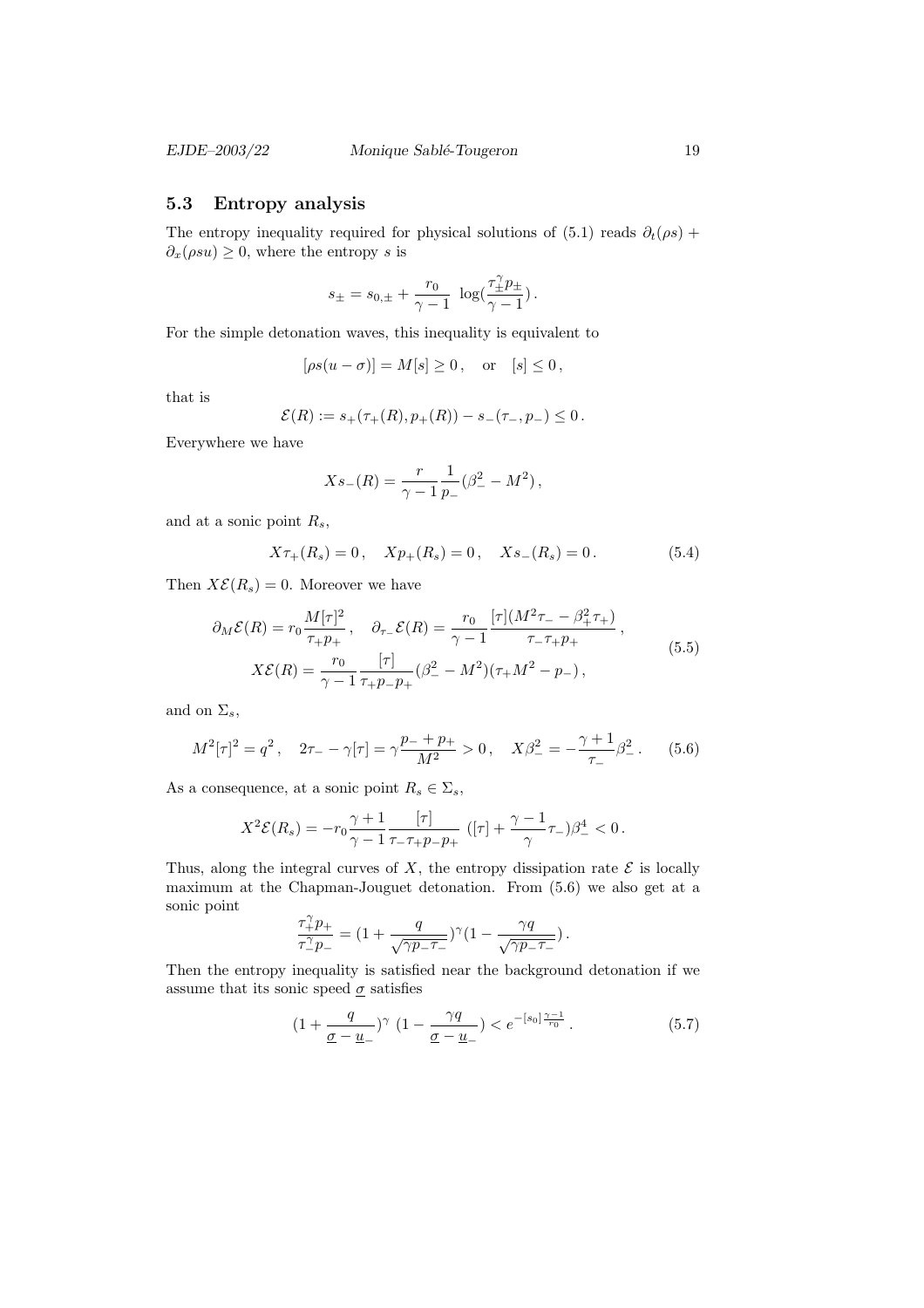#### 5.4 Entropic selection of admissible weak detonations

Only partial results are known about the existence of structure profiles for reacting compressible Navier-Stokes equations. In our knowledge, the most advanced analysis is that of Gardner [5], in Lagrangian coordinates, with an ignition temperature assumption, (see also Wagner [13]). A rewriting of his existence theorem [13, Theorem 2.1, p. 438], where assumptions concern the burnt states (in place of the unburnt ones, which is not correct), leads to the existence of a critical liberated energy  $q^{cr}$  in the way of [8]. The function  $q^{cr}$  defines a borderline of an existence domain for detonation structure profiles. Then, in the reduced phase boundary variables  $(\sigma, (\tau, T))$ , admissible indeterminate phase transitions have to belong to a "kinetic" surface. The geometric properties of this surface at the intersection with the sonic surface should require some estimates for the asymptotic unburnt critical point  $C(z_*)$  of the weak connection of Gardner. In lack of detailed structure profiles, but with the indication of Majda's model in section 3.2 and Gardner's result, we present here an example using the entropy to select the indeterminate (supersonic) combustion boundaries near a sonic one  $\underline{R} = (\underline{M}, \underline{\tau}_{-}, \underline{p}_{-}),$  following section 4.

With  $(M, \tau_{-})$  as parameters of the sonic surface  $\Sigma_{s}$  near  $\underline{R} = (\underline{M}, \underline{\tau}_{-}, \underline{p}_{-}),$ we select the simplest curve  $\mathcal{C}_s \subset \Sigma_s$  in regards to calculus and geometry to illustrate our previous theory.

$$
\Sigma_s = \{ R_- : p_- = p_s(M, \tau_-) := \frac{1}{\gamma} M^2 \tau_- \},
$$
  

$$
\mathcal{C}_s = \{ R_- : R_- = R_s(\tau_-) := (\underline{M}, \tau_-, p_s(\underline{M}, \tau_-)) \}.
$$

We consider an extra constitutive function  $\phi(R)$ , of thermodynamical nature, which is constant along the integral curves of the field  $X$  and defined by a smooth positive function  $\phi_s$  on the sonic surface

$$
X\phi = 0\,, \quad \phi(M, \tau_{-}, \frac{\tau_{-}M^2}{\gamma}) = \phi_s(M, \tau_{-})\,, \quad \phi(\underline{R}) = \phi_s(\underline{M}, \underline{\tau}_{-}) = -\mathcal{E}(\underline{R})\,.
$$

We assume that the function  $\mathcal{E} + \phi$  is critical all along the curve  $\mathcal{C}_s$  of the sonic surface. Using (5.5), and  $\partial_{\tau_-} \mathcal{E}(R_s) = \frac{\gamma r_0}{\gamma - 1}$  $[\tau]^2 M^2$  $\frac{[\tau]_M}{\tau_{-\tau+p_+}}$ , we get the zero and first order conditions to be satisfied by  $\phi_s$  along  $\mathcal{C}_s$ :

$$
\phi_s(\underline{M}, \tau_{-}) = -\mathcal{E}(R_s(\tau_{-})) .
$$
  

$$
0 = Z_s(\mathcal{E} + \phi)(R_s(\tau_{-})) \equiv r_0 \gamma \frac{\gamma + 1}{\gamma - 1} \frac{q^2}{\underline{M}(\underline{M}\tau_{-} + q)(\underline{M}\tau_{-} - \gamma q)} + \partial_M \phi_s(\underline{M}, \tau_{-})),
$$

where

$$
Z_s := \partial_M + \frac{2\tau_- M}{\gamma} \partial_{p_-}.
$$

(The vector field  $Z_s$  is tangent to  $\Sigma_s$ , transversal to  $\mathcal{C}_s$  and  $(Z_s\phi)(M, \tau_{-}, \frac{\tau_{-}M^2}{\gamma}) =$  $\partial_M \phi_s(M, \tau_-)$ ).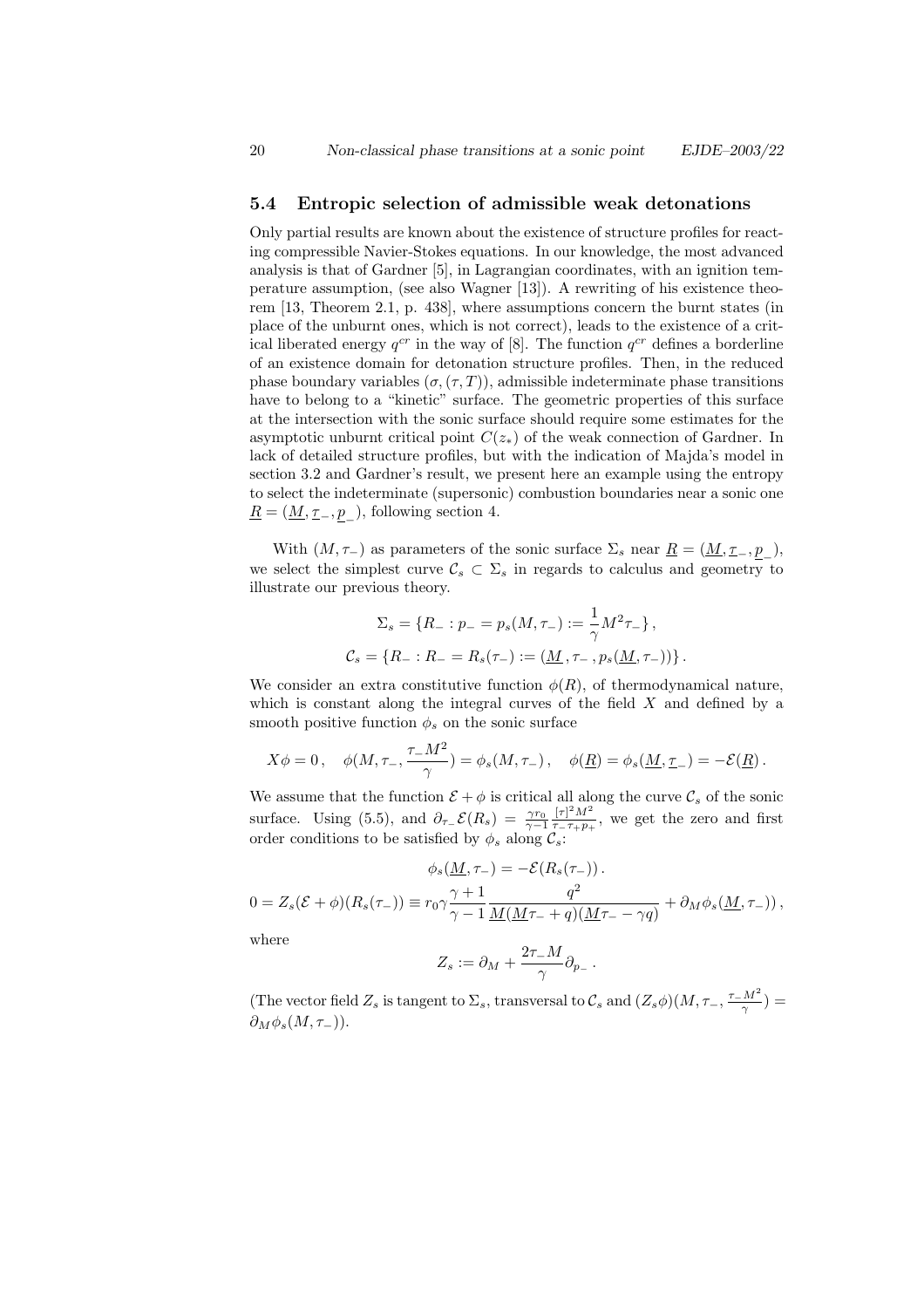Also we assume that, at point  $R$ , the second differential of the restriction of  $\mathcal{E} + \phi$  to the plane generated by the components  $x := (0, 1, -M^2)$  and  $z :=$  $(1,0,\frac{2\tau-M}{\gamma})$  of X and  $Z_s$  has signature  $(1,1)$ . As along the curve  $\mathcal{C}_s$ , we have

$$
D^{2}(\mathcal{E} + \phi)(R_{s}(\tau_{-}))(x, x) = X^{2}(\mathcal{E} + \phi)(R_{s}(\tau_{-})) = X^{2}\mathcal{E}(R_{s}(\tau_{-})) < 0,
$$
  
\n
$$
D^{2}(\mathcal{E} + \phi)(R_{s}(\tau_{-}))(x, z) = Z_{s}X(\mathcal{E} + \phi)(R_{s}(\tau_{-})) = 0,
$$
  
\n
$$
D^{2}(\mathcal{E} + \phi)(R_{s}(\tau_{-}))(z, z) = Z_{s}^{2}(\mathcal{E} + \phi)(R_{s}(\tau_{-}))
$$
  
\n
$$
= Z_{s}^{2}\mathcal{E}(R_{s}(\tau_{-})) + \partial_{M}^{2}\phi_{s}(\underline{M}, \tau_{-}),
$$
  
\n
$$
Z_{s}^{2}\mathcal{E}(R_{s}(\tau_{-})) = -r_{0}\gamma\frac{\gamma + 1}{\gamma - 1}\frac{q^{2}}{\underline{M}^{2}(\underline{M}\tau_{-} + q)(\underline{M}\tau_{-} - \gamma q)}
$$
  
\n
$$
\times (1 + \frac{M\tau_{-}}{(\underline{M}\tau_{-} + q)} + \frac{M\tau_{-}}{(\underline{M}\tau_{-} - \gamma q)}),
$$

the second order condition  $X^2 \mathcal{E}(\underline{R})(Z_s^2 \mathcal{E}(\underline{R}) + \partial_M^2 \phi_s(\underline{M}, \underline{\tau}_-)) < 0$ , needs to be satisfied by  $\phi_s$ ; that is,

$$
\partial_M^2 \phi_s(\underline{M}, \underline{\tau}_-)) > r_0 \gamma \frac{\gamma + 1}{\gamma - 1} \frac{q^2}{\underline{M}^2(\underline{M}\underline{\tau}_- + q)(\underline{M}\underline{\tau}_- - \gamma q)} \times (1 + \frac{\underline{M}\underline{\tau}_-}{(\underline{M}\underline{\tau}_- + q)} + \frac{\underline{M}\underline{\tau}_-}{(\underline{M}\underline{\tau}_- - \gamma q)}).
$$
(5.8)

Under conditions (5.4), (5.4), (5.8) the set  $\{R : (\mathcal{E} + \phi)(R) = 0\}$  is the union of two smooth surfaces  $\Sigma^{\pm}$ , transversal along  $\mathcal{C}_s$ , which are not Hugoniot stationary (relatively to the field  $X$ ).

By  $Z_s^2(\mathcal{E} + \phi) > 0$  on  $\mathcal{C}_s$ , the zeroes of  $(\mathcal{E} + \phi)$  leave the sonic surface in the  $Z_s$  direction, and they leave by pair, subsonic and supersonic, along the integral curves of X, because  $\mathcal{E} + \phi$  is maximum at the sonic points. Therefore the  $\Sigma^{\pm}$ may be parametrized by  $(M, \tau_{-})$  near R as

$$
\Sigma^{\pm} = \{ (M, \tau_-, p_-) : p_- = p^{\pm}(M, \tau_-) \}
$$

for smooth functions  $p^{\pm}$  which satisfy  $p^{\pm}(\underline{M}, \tau_{-}) = p_s(\underline{M}, \tau_{-})$  for every  $\tau_{-}$  and also

$$
\partial_M p^{\pm}(\underline{M}, \tau_{-}) = \partial_M p_s(\underline{M}, \tau_{-})
$$
  

$$
\pm \frac{\gamma + 1}{\gamma} \frac{\underline{M}^2}{(X^2 \mathcal{E})(R_s(\tau_{-}))} \sqrt{-(X^2 \mathcal{E} \cdot Z_s^2 (\mathcal{E} + \phi))(R_s(\tau_{-}))}.
$$
 (5.9)

Hence, the  $\Sigma^{\pm}$  intersect the sonic surface  $\Sigma_s$  transversally, and they are located on either side of the plane  $\{M = \underline{M}\}\.$  We choose as kinetic one indeterminate (supersonic) part  $\Sigma_k$  of  $\Sigma^- \cup \Sigma^+$ , for example  $\Sigma^+ \cap \{M \leq \underline{M}\}$ , and we denote by  $p_k$  the restriction of  $p^+$  to the set  $M \leq \underline{M}$ . Then the chosen kinetic manifold is

$$
\Sigma_k = \{ R : p_- = p_k(M, \tau_-) \},
$$

where the smooth function  $p_k$  is defined for  $M \leq M$  satisfying:  $p_k(M, \tau)$  =  $p_s(\underline{M}, \tau_-), p_k(M, \tau_-) \leq p_s(M, \tau_-),$  and the (+) part of (5.9).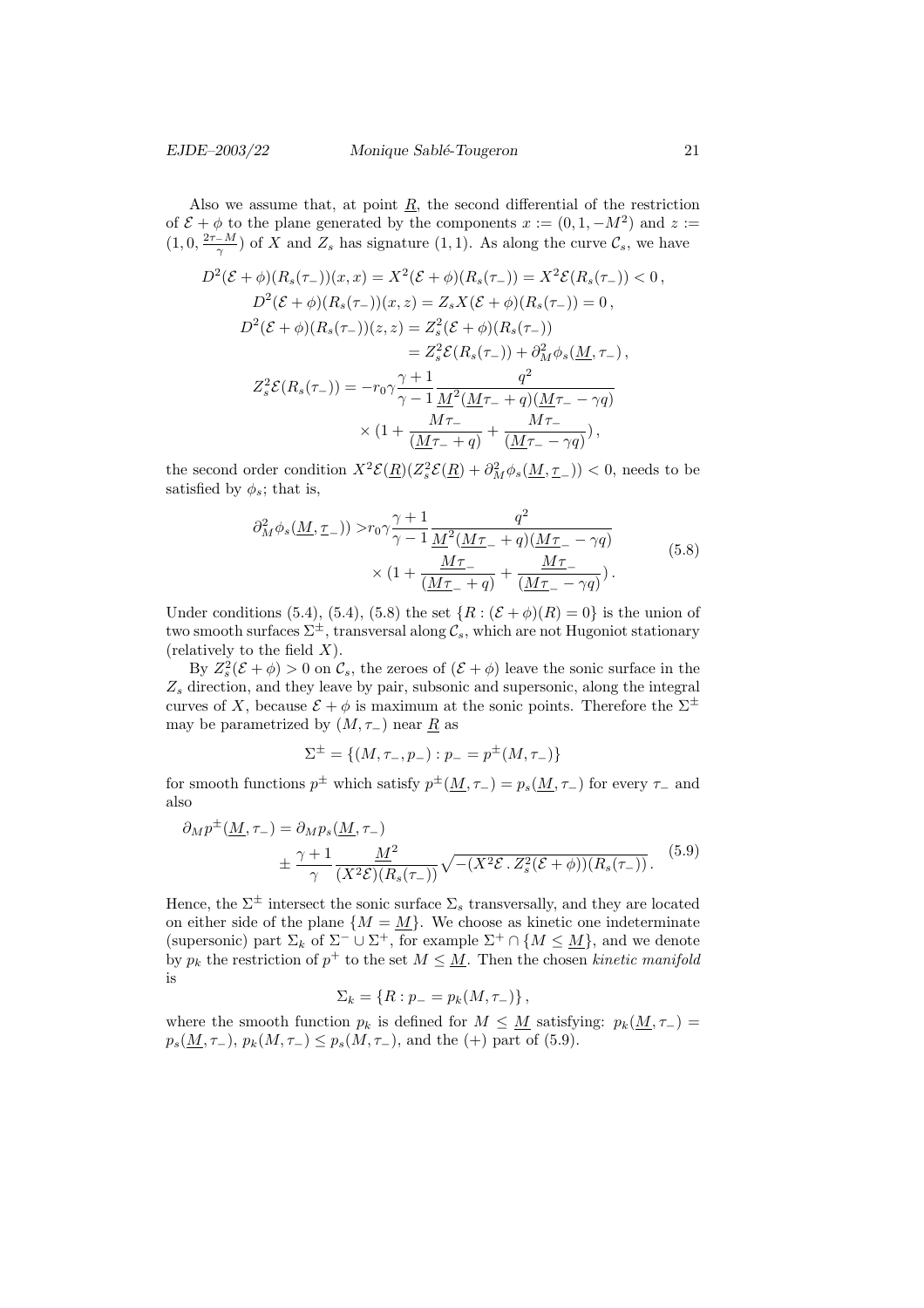### 5.5 Entropic excision of non-admissible strong detonations

The counterpart of the admissibility of the weak detonation defined by  $\Sigma_k$  is to reject some strong detonations as non-admissible. This set is defined from the (micro)-detonating set  $\Sigma_d$  associated to  $\Sigma_k$ .

To describe this (micro)-detonating set, which is subsonic, we use the (micro) detonating strength defined in section 2.3. In the combustion setting, the speed of the 3-shocks in the burnt gas is

$$
s_3(\epsilon_3, U^{-}) = u_- + \tau_- \sqrt{\beta_-^2 + \frac{(\gamma + 1)\epsilon_3}{2\tau_-}}, \text{ where } \epsilon_3 = p_+ - p_- \le 0.
$$

If we denote by  $\eta := (\tau, p)$  the thermodynamic variable, and

$$
m(\epsilon_3, \eta^-) := \frac{u_- - s_3(\epsilon_3; U^-)}{\tau_-} = -\sqrt{\beta_-^2 + \frac{(\gamma + 1)\epsilon_3}{2\tau_-}},
$$

recalling that  $M = \frac{u_- - \sigma}{\tau}$  $\frac{1}{\tau_-}$ , we see that  $s_3(\epsilon_3; U^-) = \sigma$  is equivalent to  $m(\epsilon_3, \eta^-) =$ M. Let

$$
\epsilon_3^d(M,\eta^-):=\frac{2\tau_-}{\gamma+1}(M^2-\beta_-^2)
$$

be the solution  $\epsilon_3$  of the equation  $m(\epsilon_3, \eta^-) = M$ . The (micro)-detonating set  $\Sigma_d$  associated to  $\Sigma_k$  is  $\Sigma_d := \{ R : (M, \ell_3(\epsilon_3^d(M, \eta^-), \eta^-)) \in \Sigma_k \}, \ell_3(\epsilon_3, \eta^-)$ being the thermodynamic part of the Lax function for the 3-shocks,

$$
\ell_3(\epsilon_3, \eta^-) := \begin{pmatrix} \frac{\tau_-(2\gamma p_- + (\gamma - 1)\epsilon_3)}{2\gamma p_- + (\gamma + 1)\epsilon_3} \\ p_- + \epsilon_3 \end{pmatrix}.
$$

Thus,

$$
\Sigma_d = \left\{ R : p_- + \epsilon_3^d(M, \tau_-, p_-) - p_k(M, \frac{1}{\gamma + 1}((\gamma - 1)\tau_- + \frac{2\gamma p_-}{M^2}) = 0 \right\}
$$

since at point  $(\underline{M}, \eta^-)$  the derivative  $\partial_{p_-}$  of the vanishing function which defines  $\Sigma_d$  is -1,  $\Sigma_d$  is an hypersurface parametrized by  $(M, \tau)$ . The micro-detonating manifold reads

$$
\Sigma_d = \{(M, \tau_-, p_-) : p_- = p_d(M, \tau_-)\},
$$

where the smooth function  $p_d$  is defined for  $M \leq \underline{M}$  and satisfies

$$
p_d(\underline{M}, \tau_{-}) = p_s(\underline{M}, \tau_{-}), \quad p_d(M, \tau_{-}) \ge p_s(M, \tau_{-}),
$$
  

$$
\partial_M p_d(\underline{M}, \tau_{-}) = 2\partial_M p_s(\underline{M}, \tau_{-}) - \partial_M p_k(\underline{M}, \tau_{-}).
$$

The detonations which belong to the set

$$
\mathcal{D}:=\left\{(M,\ell_3(\epsilon_3,\eta^-))\ :\ \epsilon_3^d(M,\eta^-)<\epsilon_3\leq 0\,, (M,\eta)\in\Sigma_d\right\}
$$

have to be rejected. The sonic and subsonic parts of  $D$  are the sets of the nonadmissible Chapman-Jouguet or strong detonations induced by the entropic selection  $\Sigma_k$  for the weak detonations.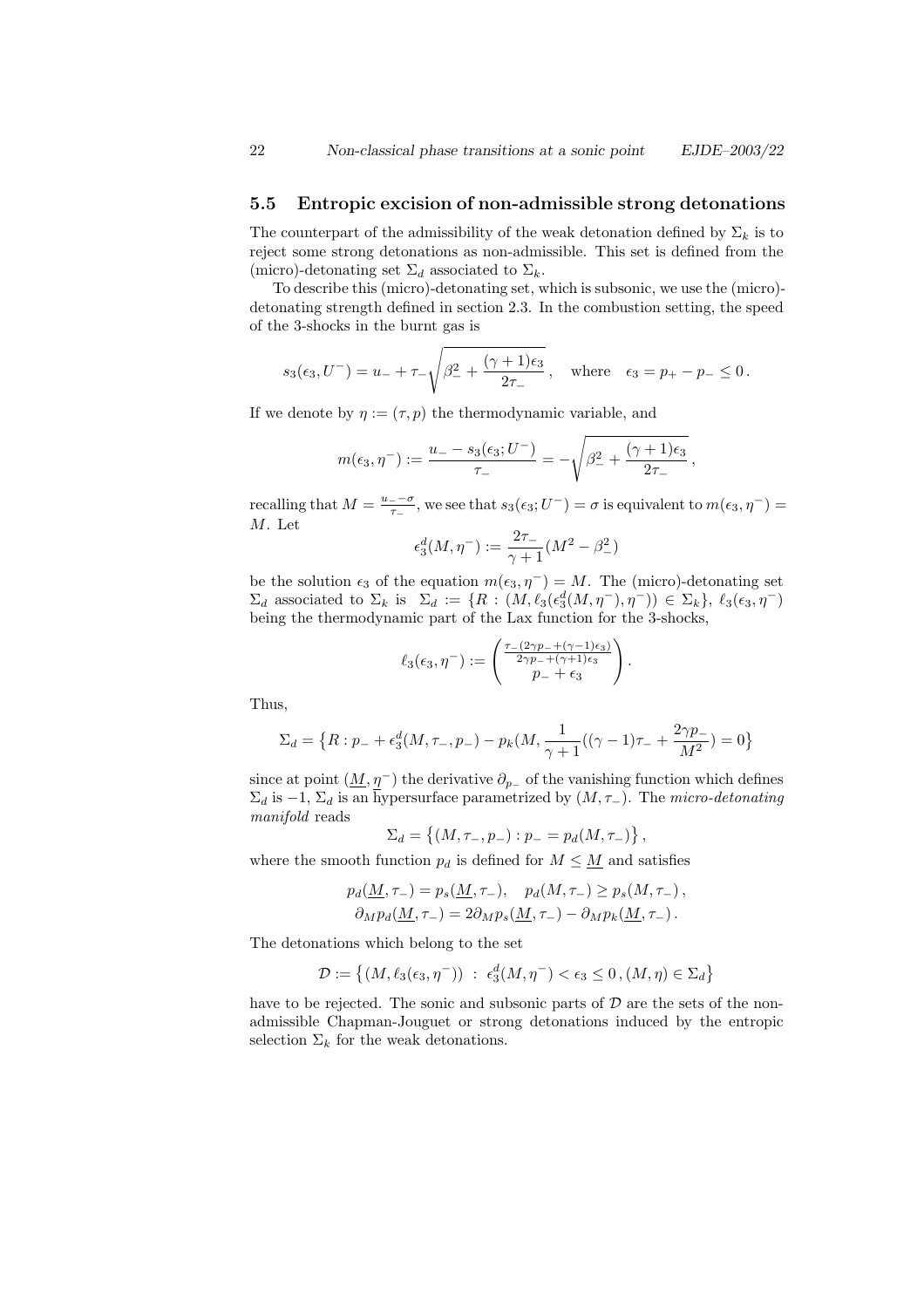# 5.6 The phase boundary part in a non-classical combustion Riemann problem

Since  $p_k(M, \tau) \leq p_s(M, \tau) \leq p_d(M, \tau)$ , a simple combustion wave  $(U^b, \sigma)$ with speed  $\sigma$  and state  $U^b = (u_b, \tau_b, p_b)$  on the left, close to a Chapman-Jouguet detonation  $((\underline{u}_-, \underline{\tau}_-, \underline{p}_-), \underline{u}_- + \sqrt{\gamma \underline{\tau}_-\underline{p}_-})$ , satisfies the properties as shown on Table 1.

| Sonic                | $p_b = p_s(M, \tau_b) = \frac{\tau_b M^2}{\tau_b}$ |                     |
|----------------------|----------------------------------------------------|---------------------|
| (strictly)supersonic | $p_b < p_s(M, \tau_b)$                             |                     |
| (strictly)subsonic   | $p_b > p_s(M, \tau_b)$                             |                     |
| Kinetic              | $M \leq \underline{M}$ and $p_b = p_k(M, \tau)$    | then it is indeter- |
|                      |                                                    | minate, admissible, |
|                      |                                                    | and supersonic      |
| (micro)-detonating   | $M \leq \underline{M}$ and $p_b = p_d(M, \tau)$    | then it is determi- |
|                      |                                                    | nate, non admissi-  |
|                      |                                                    | ble, and subsonic   |
| Determinate          | $M \leq \underline{M}$ and $p_b > p_d(M, \tau)$    | then it is strictly |
| and                  | or                                                 | subsonic,           |
| admissible           | $M \geq \underline{M}$ and $p_b \geq p_s(M, \tau)$ | or subsonic         |

Table 1: Properties of a simple combustion wave

We denote by  $\Sigma_s^a := \{ R \in \Sigma_s : M \geq \underline{M} \}$  the set of admissible sonic phase boundaries. By  $\Sigma_k \cup \Sigma_s^a$  we denote the graph of the function

$$
\tilde{p}_k(M, \tau_{-}) = \begin{cases} p_k(M, \tau_{-}) & \text{if } M \leq \underline{M} \\ p_s(M, \tau_{-}) & \text{if } M \geq \underline{M}' \end{cases}.
$$

By  $\Sigma_d \cup \Sigma_s^a$  we denote the graph of the function

$$
\tilde{p}_d(M, \tau_{-}) = \begin{cases} p_d(M, \tau_{-}) & \text{if } M \leq \underline{M} \\ p_s(M, \tau_{-}) & \text{if } M \geq \underline{M} \end{cases}
$$

Coming back to the U-variable,  $U = (u, \tau, p) = (u, \eta)$ , we denote by

$$
\tilde{\Sigma}_s^a = \{ (M, U^-) : (M, \eta^-) \in \Sigma_s^a \}, \quad \tilde{\Sigma}_d = \{ (M, U^-) : (M, \eta^-) \in \Sigma_d \}, \n\tilde{\Sigma}_k = \{ (M, U^-) : (M, \eta^-) \in \Sigma_k \}
$$

the unfolded admissible sonic, (micro)-detonating, and kinetic manifolds. We paste  $\tilde{\Sigma}_d$  and  $\tilde{\Sigma}_k$  with the map

$$
\tilde{\Sigma}_d \ni (M, U^-) \longmapsto (M, S_3(\epsilon_3^d(M, \eta^-), U^-)) \in \tilde{\Sigma}_k ,
$$

where  $S_3(\epsilon_3, U^-)$  is, for  $\epsilon_3 \leq 0$ , the admissible shock half-curve of the Lax curve

$$
\epsilon_3 \mapsto L_3(\epsilon_3, U^-) := (\nu_3(\epsilon_3, U^-), \ell_3(\epsilon_3, \eta^-)) := (\nu_3(\epsilon_3, U^-), \mu_3(\epsilon_3, \eta^-), p_- + \epsilon_3)\,,
$$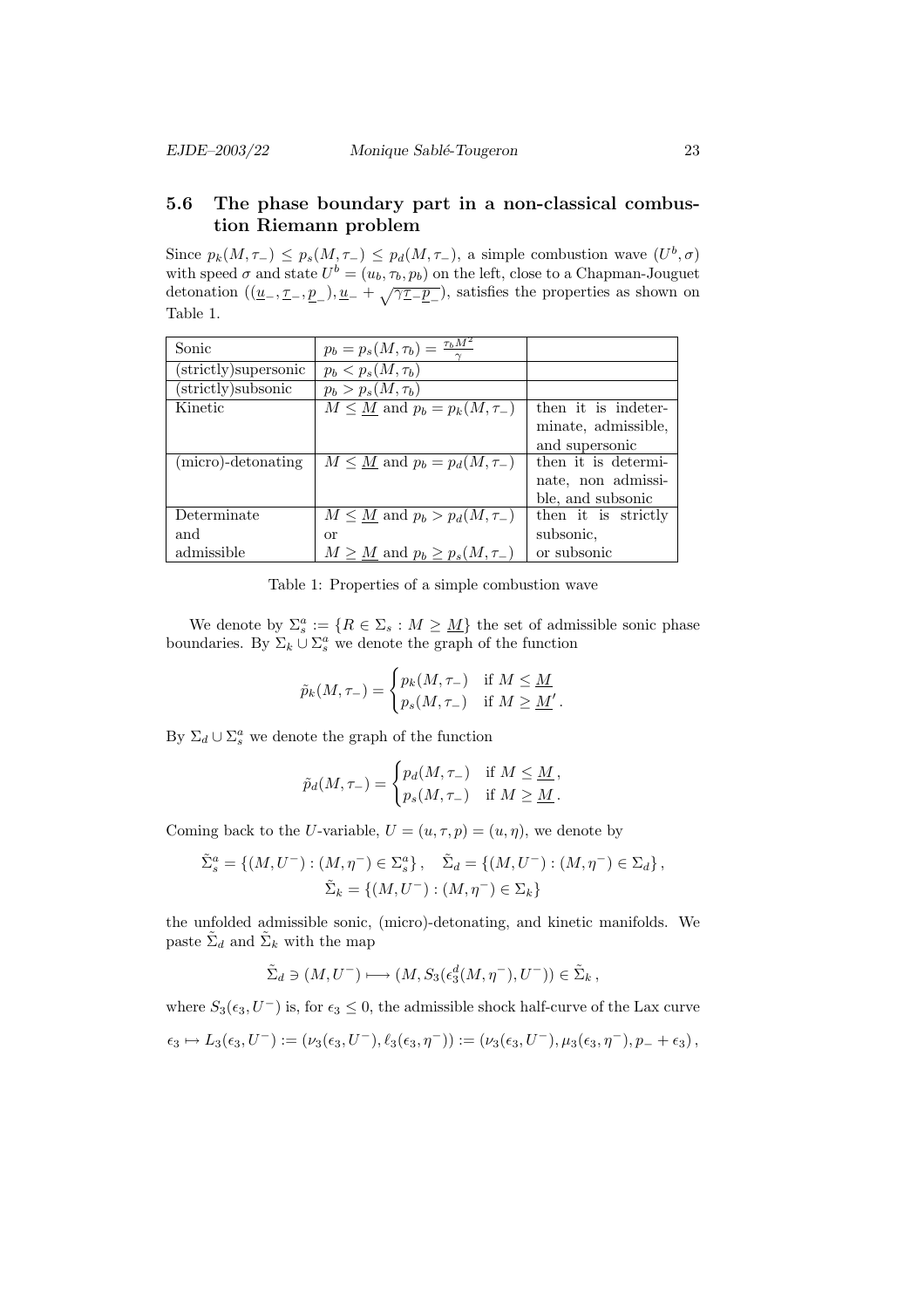$$
\nu_3(\epsilon_3, U^-)
$$
\n
$$
:= \begin{cases}\nu_- + \epsilon_3 \sqrt{\frac{2\tau_-}{2\gamma p_- + (\gamma + 1)\epsilon_3}} & \text{if } \epsilon_3 \le 0, \text{ (shock)} \\
u_- + \frac{2\sqrt{\gamma}}{\gamma - 1} (p_- \tau_-^2)^{\frac{1}{2\gamma}} ((p_- + \epsilon_3)^{\frac{\gamma - 1}{2\gamma}} - p_-^{\frac{\gamma - 1}{2\gamma}}) & \text{if } \epsilon_3 \ge 0, \text{ (rarefaction)}, \\
\mu_3(\epsilon_3, \eta^-) := \begin{cases}\tau_- \frac{2\gamma p_- + (\gamma - 1)\epsilon_3}{2\gamma p_- + (\gamma + 1)\epsilon_3} & \text{if } \epsilon_3 \le 0, \text{ (shock)} \\
\tau_- \left(\frac{p_-}{p_- + \epsilon_3}\right)^{\frac{1}{\gamma}} & \text{if } \epsilon_3 \ge 0, \text{ (rarefaction)}.\n\end{cases}
$$

Using the arguments in section 2.3, the Hugoniot function  $\tilde{H}$  satisfies the pasting property

$$
\tilde{H}(M, U^-) = \tilde{H}(M, S_3(\epsilon_3^d(M, \eta^-), U^-)) \quad \forall (M, U^-) \in \tilde{\Sigma}_d.
$$

 $(M, \eta^-)$  being fixed in the phase boundary space, the transversal curve  $\epsilon_3 \mapsto$  $(M, \ell_3(\epsilon_3, \eta^-))$  reaches  $\Sigma_k \cup \Sigma_s^a$  at a defined point  $\epsilon_3 = \tilde{\epsilon}_3(M, \eta^-)$  which is the solution of

$$
p_- + \epsilon_3 - \tilde{p}_k(M, \mu_3(\epsilon_3, \eta^-)) = 0, \qquad (5.10)
$$

and the function  $\tilde{\epsilon}_3$  is Lipschitz-continuous. Defining the *discontinuous* function

$$
\epsilon_3^{sk}(M, \eta^-) = \begin{cases} \tilde{\epsilon}_3(M, \eta^-) & \text{if } p_- \le \tilde{p}_d(M, \tau_-) \\ 0 & \text{if } p_- > \tilde{p}_d(M, \tau_-) \end{cases} \tag{5.11}
$$

by the pasting property, we get the result that the composition

$$
(M,U^-) \longmapsto \tilde{H}(M,L_3(\epsilon_3^{sk}(M,\eta^-),U^-))
$$

is Lipschitz continuous near  $(\underline{M}, \underline{U}^-)$ . The succession  $\tilde{H}(M, L_3(\epsilon_3^{sk}(M, \eta^-), U^-))$ of a small amplitude 3-wave, and of a large amplitude phase transition which is kinetic or 3-sonic on the left when  $\epsilon_3^{sk}(M, \eta^-) \neq 0$ , is the phase boundary part in our mixed sonic-kinetic Riemann problem. In this fan, the admissible large amplitude detonations belong to the set

$$
\mathcal{PB}_{ad}^{sk} := \tilde{\Sigma}_k \cup \tilde{\Sigma}_s^a \cup \{(M, U^b) : p_b > \tilde{p}_d(M, \tau_b)\}.
$$

Remark The availability of a small 3-shock or non attached 3-rarefaction wave in a detonation process is pointed out at the end of section 90 of [3].

# 5.7 Two well-posed Riemann problem near a sonic detonation

We focus here on the properties required for the well-posedness of the Riemann problem near a sonic detonation, using or not supersonic phase boundaries described in the previous section.

In the unburnt gas, there is no wave in a Riemann problem near a Chapman-Jouguet detonation. In the burnt gas, we use the jump of  $p$  from left to right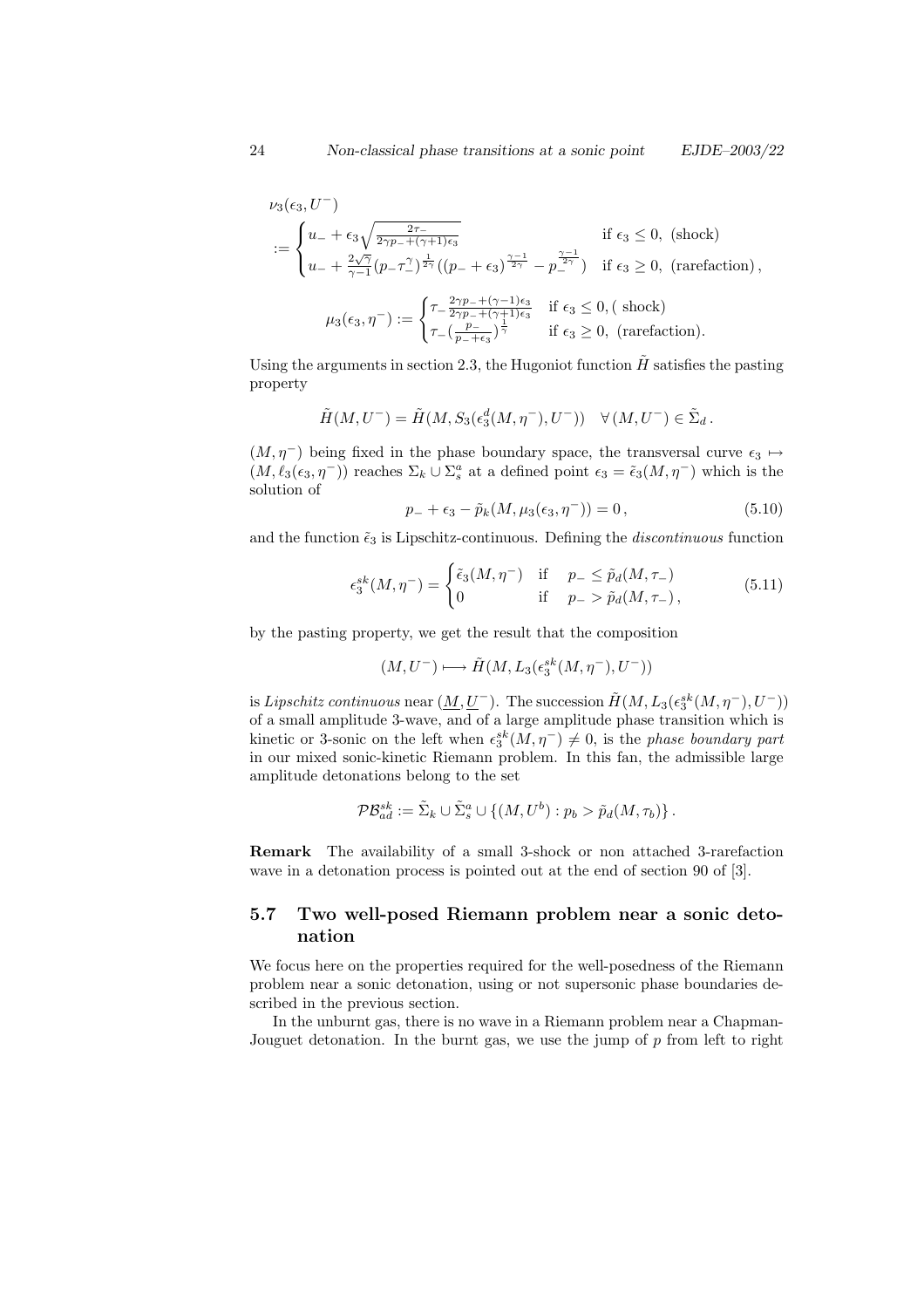as a parameter for the  $C^2$ -Lax's curves  $\epsilon_i \mapsto L_i(\epsilon_i, U)$  for genuinely nonlinear waves.  $L_3$  is defined above,  $L_1$  writes

$$
L_1(\epsilon_1, U) := (\nu_1(\epsilon_1, U), \ell_1(\epsilon_1, \eta)) := (\nu_1(\epsilon_1, U), \mu_1(\epsilon_1, \eta), p + \epsilon_1),
$$
  

$$
\nu_1(\epsilon_1, U) := \begin{cases} u - \epsilon_1 \sqrt{\frac{2\tau}{2\gamma p + (\gamma + 1)\epsilon_1}} & \text{if } \epsilon_1 \ge 0, \text{ (shock, } \\ u - \frac{2\sqrt{\gamma}}{\gamma - 1} (p\tau^{\gamma})^{\frac{1}{2\gamma}} ((p + \epsilon_1)^{\frac{\gamma - 1}{2\gamma}} - p^{\frac{\gamma - 1}{2\gamma}}) & \text{if } \epsilon_1 \le 0, \text{ (rarefaction)} \end{cases}
$$
  

$$
(\tau^{\frac{2\gamma p + (\gamma - 1)\epsilon_1}{2\gamma p + (\gamma - 1)\epsilon_1}} \text{ if } \epsilon_1 > 0 \text{ (shock.)}
$$

$$
\mu_1(\epsilon_1, \eta) := \begin{cases} \tau \frac{2\gamma p + (\gamma - 1)\epsilon_1}{2\gamma p + (\gamma + 1)\epsilon_1} & \text{if } \epsilon_1 \ge 0, \text{ (shock)},\\ \tau(\frac{p}{p + \epsilon_1})^{\frac{1}{\gamma}} & \text{if } \epsilon_1 \le 0, \text{ (rarefaction)}. \end{cases}
$$

The 2–contact discontinuities are parametrized by the jump  $\epsilon_2$  of  $\tau$  as

$$
L_2(\epsilon_2, U) := (u, \tau + \epsilon_2, p).
$$

For a given burnt datum  $U^-$  close to  $\underline{U}^-$ , an unburnt datum  $U^+$  close to  $\underline{U}^+$ , the general form of the Riemann problem is

$$
U^+ = \tilde{H}(M, L_3(\epsilon_3^{\#}(M, \eta^{\#}), U^{\#})), \quad U^{\#} := (u_{\#}, \eta^{\#}) = L_2(\epsilon_2, L_1(\epsilon_1, U^-)).
$$
\n(5.12)

Choosing the function  $\epsilon_3^{\#}(M, \eta)$ , we describe two well posed Riemann problems, under a unique stability condition.

#### Mixed sonic-kinetic Riemann problem, non-classical theory

The mixed sonic-kinetic Riemann problem selects the supersonic detonations of  $\Sigma_s^a \cup \Sigma_k$ . The function  $\epsilon_3^{\#}(M,\eta)$  is here  $\epsilon_3^{sk}(M,\eta)$  function defined in (5.11). The composition

$$
(\epsilon_1,\epsilon_2,M,U^-)\mapsto \tilde{H}(M,L_3(\epsilon_3^{sk}(M,\eta^{\#}),U^{\#}))\,,
$$

where  $U^{\#} = (u_{\#}, \eta^{\#}) = L_2(\epsilon_2, L_1(\epsilon_1, U^-))$  is Lipschitz-continuous, and as for theorem 2.1, well posedness is a consequence of the invertibility of the differential

$$
D_s := D_{(\epsilon_1,\epsilon_2,M)}(\tilde{H}(M,L_2(\epsilon_2,L_1(\epsilon_1,U^-)))(0,0,\underline{M},\underline{U}^-)
$$
  
= 
$$
\begin{pmatrix} 2/M & * & * \\ 0 & \partial_{\tau_-}\tau_+ & \partial_M\tau_+ \\ 0 & \partial_{\tau_-}p_+ & \partial_Mp_+ \end{pmatrix} (\underline{M},\underline{U}^-),
$$

where  $\partial \tau_+$ ,  $\partial p_+$  are the functions in (5.3). At the Chapman-Jouguet detonation point  $(\underline{U}^-, \underline{M}, \underline{U}^+)$ , we have

$$
\det D_s = -2(\gamma+1)[\tau][p]\frac{\gamma p_+ + M^2 \tau_+}{\beta_+^2 - M^2} \neq 0\,.
$$

Clarke's inverse function theorem can be applied near  $(\underline{U}^-, \underline{M}, \underline{U}^+)$  and the solution  $(\epsilon_1, \epsilon_2, M)(U^-, U^+)$  is Lipschitz-continuous. Moreover, the mapping  $(U^-, U^+) \mapsto \epsilon_3^{sk}(M, \eta^{\#})$  is Lipschitz-continuous function on the open set where  $(M, U^{\#})(U^-, U^+) \notin \tilde{\Sigma}_d$ . Therefore, we have proved the following theorem.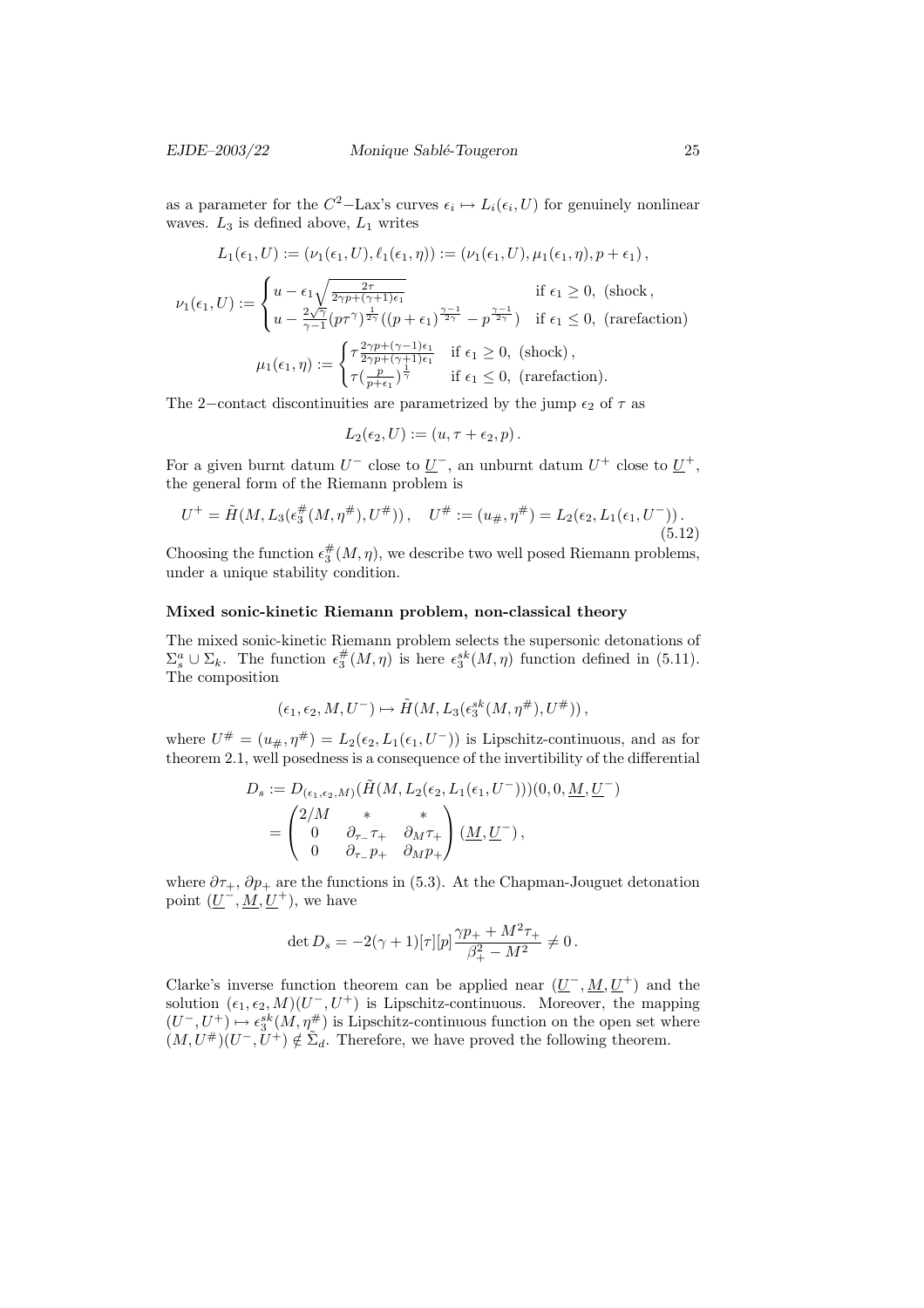



Figure 7:

# Theorem 5.1 (sonic-kinetic combustion Riemann problem)

Let  $(\underline{U}^-, \underline{M}, \underline{U}^+)$  be a Chapman-Jouguet detonation satisfying the entropy condition (5.7). Let  $\phi_s$  a smooth positive function satisfying (5.4), (5.4), (5.8), which defines by entropic selection the admissible detonations

 $\mathcal{PB}_{ad}^{sk} = \tilde{\Sigma}_k \cup \tilde{\Sigma}_s^a \cup \{(M, U^b) : p_b > \tilde{p}_d(M, \tau_b)\}.$ 

There exists a neighbourhood  $\Omega^- \times \Omega^+$  of  $(\underline{U}^-, \underline{U}^+)$ , a neighbourhood  $\omega_1 \times \omega_2 \times \omega$ of  $(0, 0, \underline{M})$ , such that for every  $(U^-, U^+) \in \Omega^- \times \Omega^+$ , it exists a unique solution  $(\epsilon_1, \epsilon_2, M) \in \omega_1 \times \omega_2 \times \omega$  of the Riemann problem

$$
U^+ = \tilde{H}(M, L_3(\epsilon_3^{sk}(M, \eta^{\#}), U^{\#})), \quad U^{\#} := (u_{\#}, \eta^{\#}) = L_2(\epsilon_2, L_1(\epsilon_1, U^-)).
$$

where  $\epsilon_3^{sk}(M, \eta^{\#})$  is defined by (5.11), in such a way that  $(M, L_3^-(\epsilon_3^{sk}(M, U^{\#})) \in$  $\mathcal{PB}_{ad}^{sk}$ . The function  $(U^-, U^+) \mapsto (\epsilon_1, \epsilon_2, M)$  is Lipschitz-continuous and the variation of the wave solution is estimated by

$$
\vert\epsilon_1\vert+\vert\epsilon_2\vert+\vert\epsilon_3^{sk}(M,\eta^\#)\vert+\vert M-\underline{M}\vert=O(1)(\vert U^--\underline{U}^-\vert+\vert U^+-\underline{U}^+\vert)\,.
$$

Remark We find again these pictures as the numerical diagrams of figures 4 or  $5$  in Wood  $|15|$ .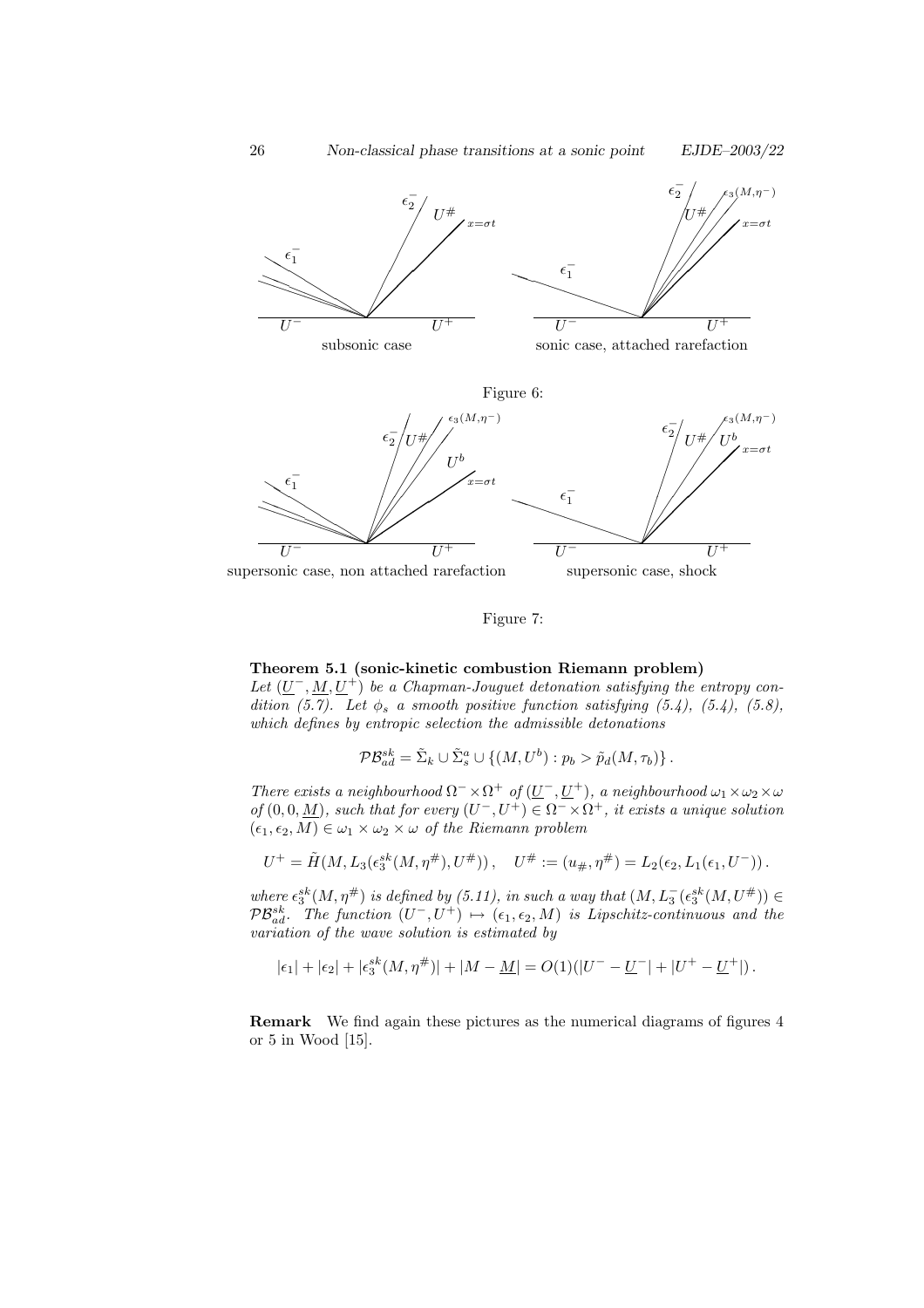#### Sonic Riemann problem, Chapman-Jouguet theory

The fully sonic Riemann problem selects the supersonic combustion boundaries of  $\Sigma_s$ . This is the usual configuration accepted by the physicists. Its definition uses as  $\epsilon_3^{\#}$  the continuous function

$$
\epsilon_3^s(M,\eta^-) := \begin{cases} \left(\frac{\tau - M^2}{\gamma}\right)^{\frac{\gamma}{\gamma + 1}} p_{-}^{\frac{1}{\gamma + 1}} - p_{-} & \text{if } p_{-} \le p_s(M,\tau_{-}) \equiv \frac{\tau - M^2}{\gamma} \\ 0 & \text{if } p_{-} \ge p_s(M,\tau_{-}) \end{cases}
$$

where  $\left(\frac{\tau-M^2}{\gamma}\right)^{\frac{\gamma}{\gamma+1}}p_{-}^{\frac{1}{\gamma+1}}-p_{-}:=\hat{\epsilon}_3(M,\eta^{-})$  is the solution of the equation

$$
p_- + \epsilon_3 - p_s(M, \tau_-(\frac{p_-}{p_- + \epsilon_3})^{1/\gamma}) = 0.
$$

The composition  $(\epsilon_1, \epsilon_2, M, U^{-}) \mapsto \tilde{H}(M, L_3(\epsilon_3^{s}(M, \eta^{\#}), U^{\#}))$ , with

$$
U^{\#} = (u_{\#}, \eta^{\#}) = L_2(\epsilon_2, L_1(\epsilon_1, U^-))
$$

is  $C<sup>1</sup>$ . Its well posedness comes from

$$
\det\{D_{(\epsilon_1,\epsilon_2,M)}(\tilde{H}(M,L_3(\hat{\epsilon}_3(M,\eta^{\#}),L_2(\epsilon_2,L_1(\epsilon_1,U^-)))(0,0,\underline{M},\underline{U}^-)\}\
$$
  
= det  $D_s \neq 0$ ;

so that the classical inverse function theorem applies near the sonic detonation  $(\underline{U}^-, \underline{M}, \underline{U}^+)$  and the solution  $(\epsilon_1, \epsilon_2, M)(U^-, U^+)$  is  $C^1$ . Moreover  $(U^-, U^+) \mapsto$  $\epsilon_3^s(M, \eta^{\#})$  is Lipschitz-continuous. In a wave solution, the phase transition discontinuity is strictly subsonic (strong detonation), or sonic with or without a rarefaction attached on its left. Only the two first pictures above may appear.

#### Proposition 5.2 (sonic combustion Riemann problem)

Let  $(\underline{U}^-, \underline{M}, \underline{U}^+)$  be a Chapman-Jouguet detonation. There exists a neighbourhood  $\Omega^- \times \Omega^+$  of  $(\underline{U}^-, \underline{U}^+)$ , a neighbourhood  $\omega_1 \times \omega_2 \times \omega$  of  $(0, 0, \underline{M})$ , such that for every  $(U^-, U^+) \in \Omega^- \times \Omega^+$ , it exists a unique solution  $(\epsilon_1, \epsilon_2, M) \in \omega_1 \times \omega_2 \times \omega$ of the Riemann problem

$$
U^+ = \tilde{H}(M, L_3(\epsilon_3^s(M, \eta^\#), U^\#)), \quad U^\# := (u_\#, \eta^\#) = L_2(\epsilon_2, L_1(\epsilon_1, U^-)).
$$

The detonation part of the solution is a sonic or a strong detonation. The function  $(U^-, U^+) \mapsto (\epsilon_1, \epsilon_2, M)$  is  $C^1$  and the variation of the wave solution is estimated by

$$
|\epsilon_1| + |\epsilon_2| + |\epsilon_3^s(M,\eta^{\#})| + |M - \underline{M}| = O(1)(|U^- - \underline{U}^-| + |U^+ - \underline{U}^+|).
$$

# References

[1] R. Abeyaratne and J. K. Knowles, Kinetic relations and the propagation of phase boundaries in solids, Arch. Rational Mech. Anal. 114 (1991), 119– 154.